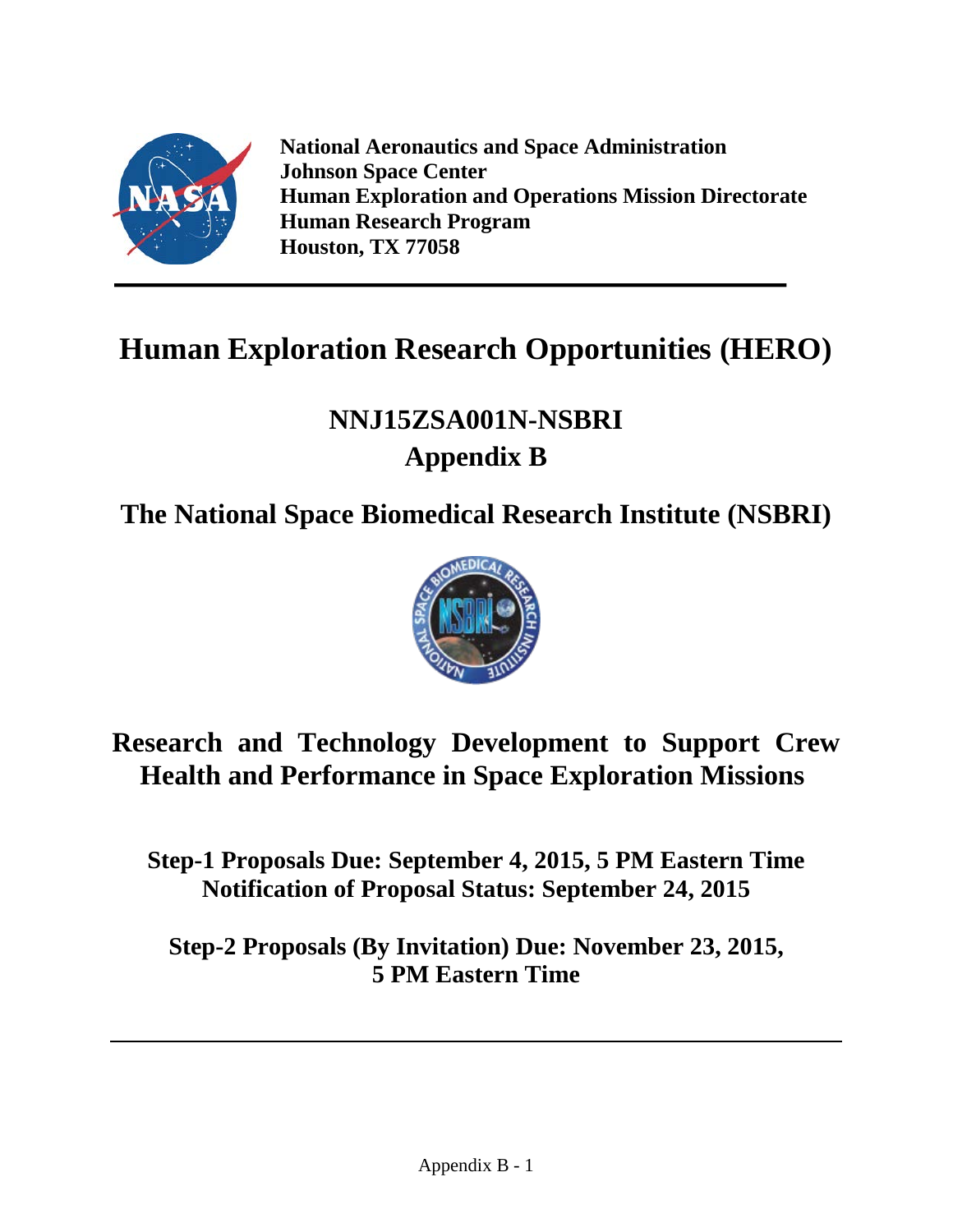You must read and understand this solicitation in its entirety to prepare a competitive proposal. Key requirements are identified here:

- **The information and specific submission instructions in this NRA supersede that found in the NASA Guidebook for Proposers. Proposals that do not conform to the requirements in this NRA may be declared noncompliant and declined without review (sections D.4 and E.3.a).**
- For Step-1 and Step-2 proposals: You and your organization must be registered with NSPIRES. Your proposal must be submitted by an authorized representative of your organization. All team members listed on the proposal must be registered with NSPIRES.
- For Step-1 and invited Step-2 proposals: Your specific aims must address the research emphases in this solicitation, and must be clearly outlined in the project description of your proposal.
- For Step-2 proposals: Proposals must identify Integrated Research Plan (IRP) risks and gaps addressed by the research.
- For Step-2 proposals: The length of the project description of the proposal cannot exceed 20 pages using standard (12 point) type.
- For Step-2 proposals: Investigators submitting a proposal in response to this solicitation, and whose most recent submission that included similar specific aims to any NASA or NSBRI sponsored research announcement was not accepted, must address prior review comments (2 pages maximum).
- Investigators resubmitting a proposal in response to this solicitation may only submit a proposal with similar hypothesis(es) and aims a total of three times (original submission plus two resubmissions). Significant changes must be made to the proposal hypothesis(es) and specific aims for consideration after the third attempt or the proposal will be declined without further review.
- For Step-2 proposals: If you have received past NASA or NSBRI supported research within the last three years, you must provide specifics (2 pages maximum) of the productivity of your research in a section separate from the project description.
- For Step-2 proposals: If using vertebrate animals, your proposal must meet requirements of the Vertebrate Animal Scientific Review section of this solicitation.
- For Step-2 proposals: Your proposal must meet requirements of the Compliance Review section of this solicitation.
- For Step-2 proposals: If applicable, the Analog Study Resource Worksheet should be included.
- NASA HRP has adopted the NIH policy concerning the sharing of software produced through grants.
- Step-1 and Step-2 selection decision information can be accessed after the selection announcement date listed in this solicitation. After logging in, the PI selects the "Proposals" link, the "Submitted Proposals/NOIs" link, and then clicks on the proposal submitted to the solicitation identified above. The document(s) provided by NASA will be displayed under the heading "PI Information Package" located at the bottom of the "View Proposal" page.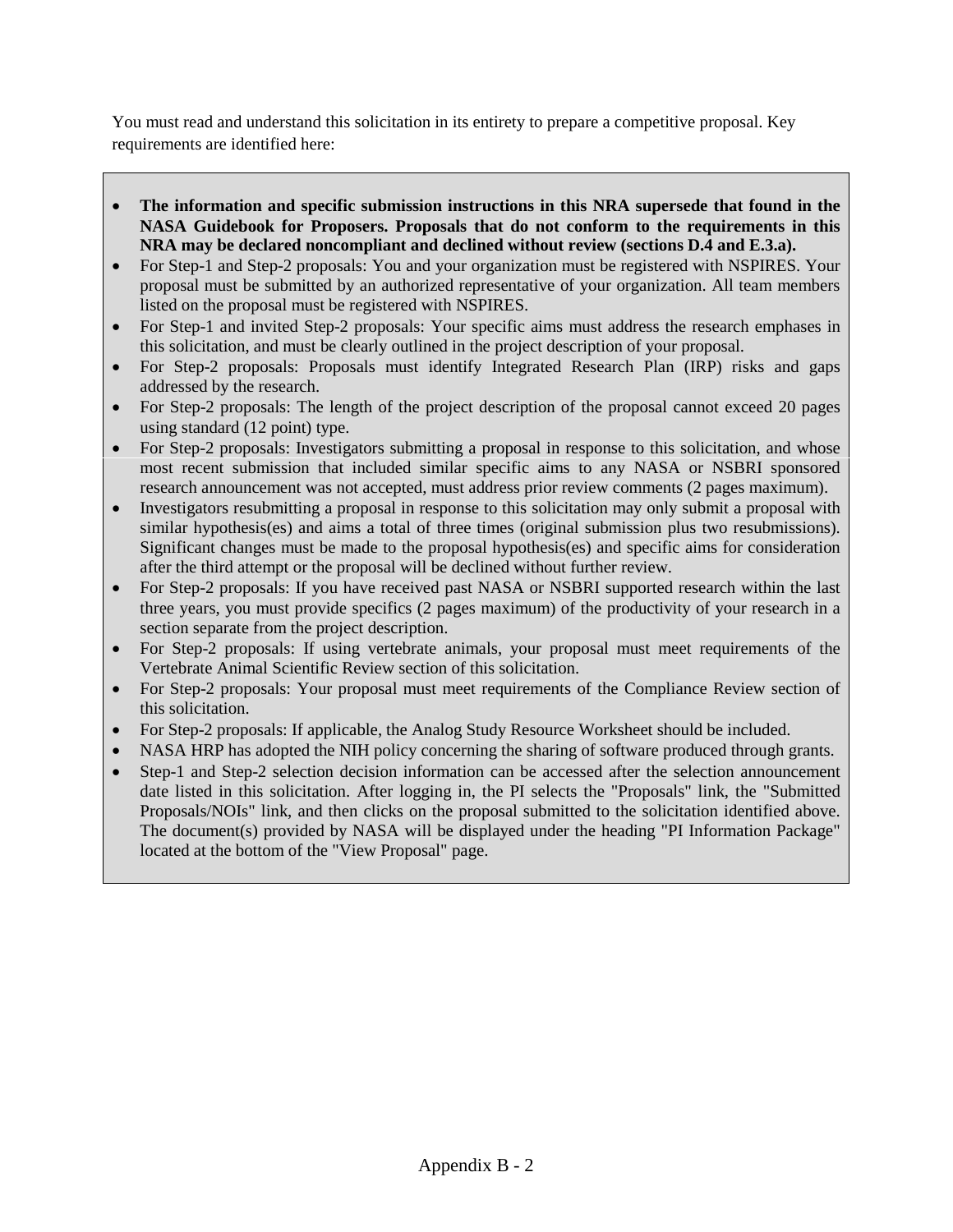## **Appendix B**

## **NSBRI Research and Technology Development to Support Crew Health and Performance in Space Exploration Missions**

## **A. Funding Opportunity Description**

## **1. Introduction**

The National Space Biomedical Research Institute (NSBRI) is a non-profit organization competitively-selected by NASA that uses an integrated team approach to advance biomedical research and countermeasure development. NSBRI works in partnership with NASA. Research, development, testing and evaluation are conducted with the goal of ensuring safe and productive long-term human exploration of space. Proposals that lead to the development of operationally relevant countermeasures in high priority areas are encouraged. Moreover, where appropriate, applications should take into consideration research resources, as listed in section G of the HERO Overview. The HERO Overview document is posted alongside this solicitation at [http://nspires.nasaprs.com.](http://nspires.nasaprs.com/) The current NSBRI research program consists of approximately 60 science and technology projects organized into research teams.

This section of the NASA Research Announcement (NRA), Appendix B, solicits proposals for the opportunity to become a **member of an integrated Science and Technology team** of NSBRI.

#### Research Emphases:

The NSBRI portion of this NRA solicits proposals addressing research emphases in one of the following Science and Technology discipline Teams:

- 1) Human Factors and Performance
- 2) Musculoskeletal Alterations
- 3) Neurobehavioral and Psychosocial Factors
- 4) Radiation Effects
- 5) Smart Medical Systems and Technology

Proposals on additional topics not specifically mentioned herein, but relevant to Human Research Program (HRP) Risks and Gaps, may be submitted to the NASA HRP Omnibus Opportunity section of the NRA posted alongside this solicitation at [http://nspires.nasaprs.com.](http://nspires.nasaprs.com/) These may include topics that would be included in any of the seven NSBRI Science and Technology discipline Teams.

#### **Proposals solicited through this NRA will use a two-step proposal process. Only proposers submitting Step-1 proposals determined to be relevant with respect to the Research**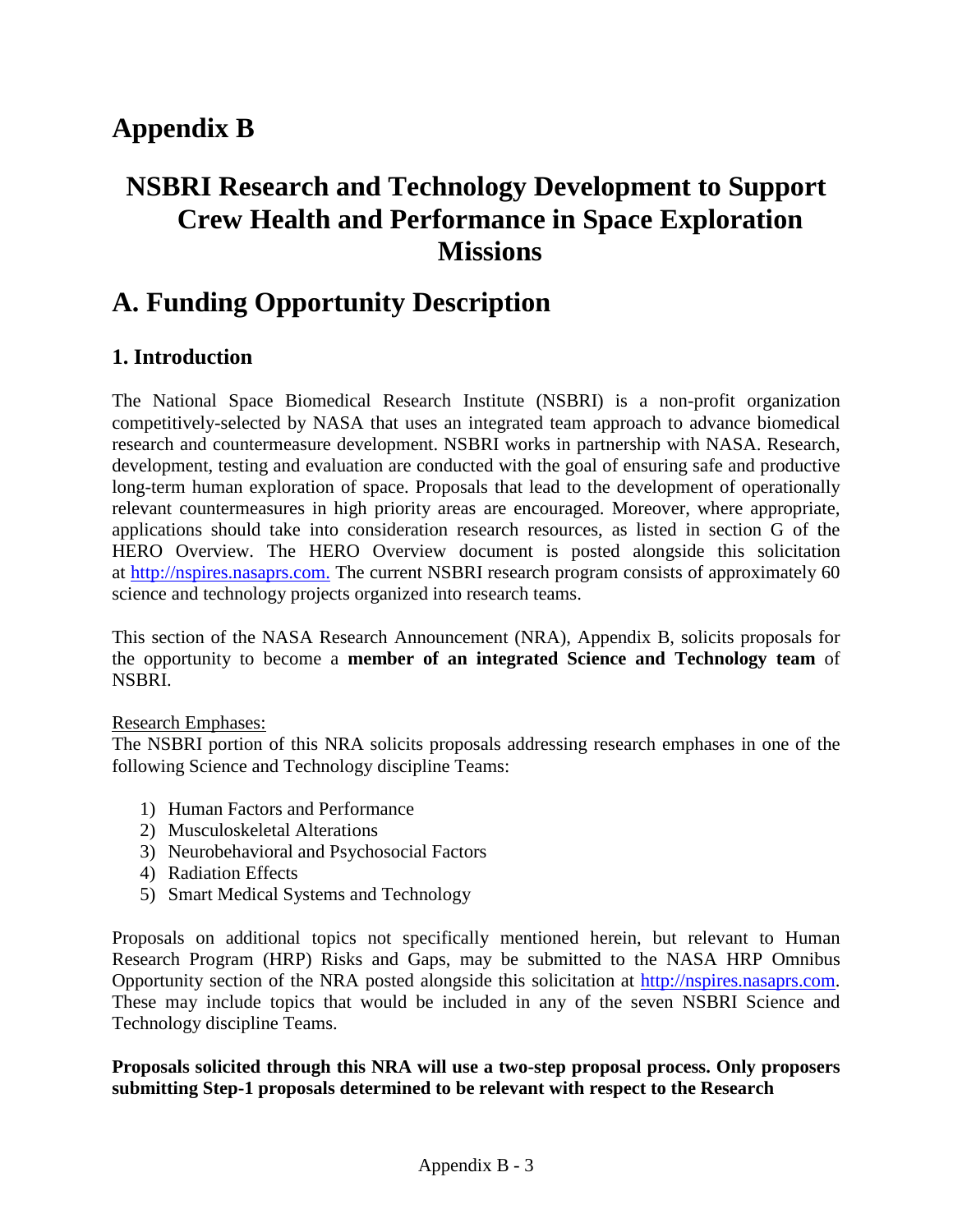#### **Emphases outlined in Section A.2 of this appendix will be invited to submit full Step-2 proposals.**

Proposals that impact more than one emphasis should be directed to one primary research area, although a secondary research area may be designated if the proposal has substantial overlap with that area. Studies using integrated methods are encouraged. Proposals that synergistically bridge multiple disciplines for the purpose of modeling the effects of microgravity on the human body to aid in the development and testing of countermeasures, or proposals to develop technologies that enable research in one or more NSBRI research area(s) are strongly encouraged.

It is critical for investigators to read all of the instructions in this NRA carefully. All proposals will undergo peer review using the same processes and procedures. **All proposals must be submitted electronically, and all proposers are required to use NASA Solicitation and Proposal Integrated Review and Evaluation System (NSPIRES). Any proposals not submitted through the NSPIRES portal and sent directly to NSBRI by email, fax or other means will be returned without review.** Programmatic balance is maintained by the selection official for the research program.

Information describing the research needs for human space exploration as defined by NASA's HRP can be found in Section B of the HERO Overview. Proposals to NSBRI must address the research emphases outlined by Science & Technology team in Section A.2 of this document.

Investigators are encouraged to review summaries of currently funded research by accessing NSBRI's website at [http://www.nsbri.org](http://www.nsbri.org/) and the NASA Space Life & Physical Sciences Research & Applications Division Task Book at: [http://taskbook.nasaprs.com/peer\\_review/index.cfm.](http://taskbook.nasaprs.com/peer_review/index.cfm)

NSBRI is governed by a consortium of twelve institutions: Baylor College of Medicine, Brookhaven National Laboratory, Harvard Medical School, The Johns Hopkins University, Massachusetts Institute of Technology, Morehouse School of Medicine, Mount Sinai School of Medicine, Rice University, Texas A&M University, the University of Arkansas for Medical Sciences, the University of Pennsylvania Health System, and the University of Washington. The Institute's Headquarters are located in Houston at Baylor College of Medicine.

#### **Consortium membership is not a requirement for research program participation**.

NSBRI's External Advisory Council (EAC) is responsible for advising Institute management concerning program strategy, as well as tactical implementation and effectiveness. NSBRI also includes a User Panel of former and current astronauts and flight surgeons, which is responsible for assuring that the research program is focused squarely on astronaut health, safety and performance. The User Panel advises senior management on the operational relevance and feasibility of science and technology projects. An Industry Forum of representatives from space and biomedical companies advises and assists NSBRI concerning Earth-based applications of Institute research. The Institute coordinates its research activities with NASA through several committees and working groups, including a joint NASA/NSBRI Steering Committee. In addition to its research program, NSBRI has developed a robust Career Development and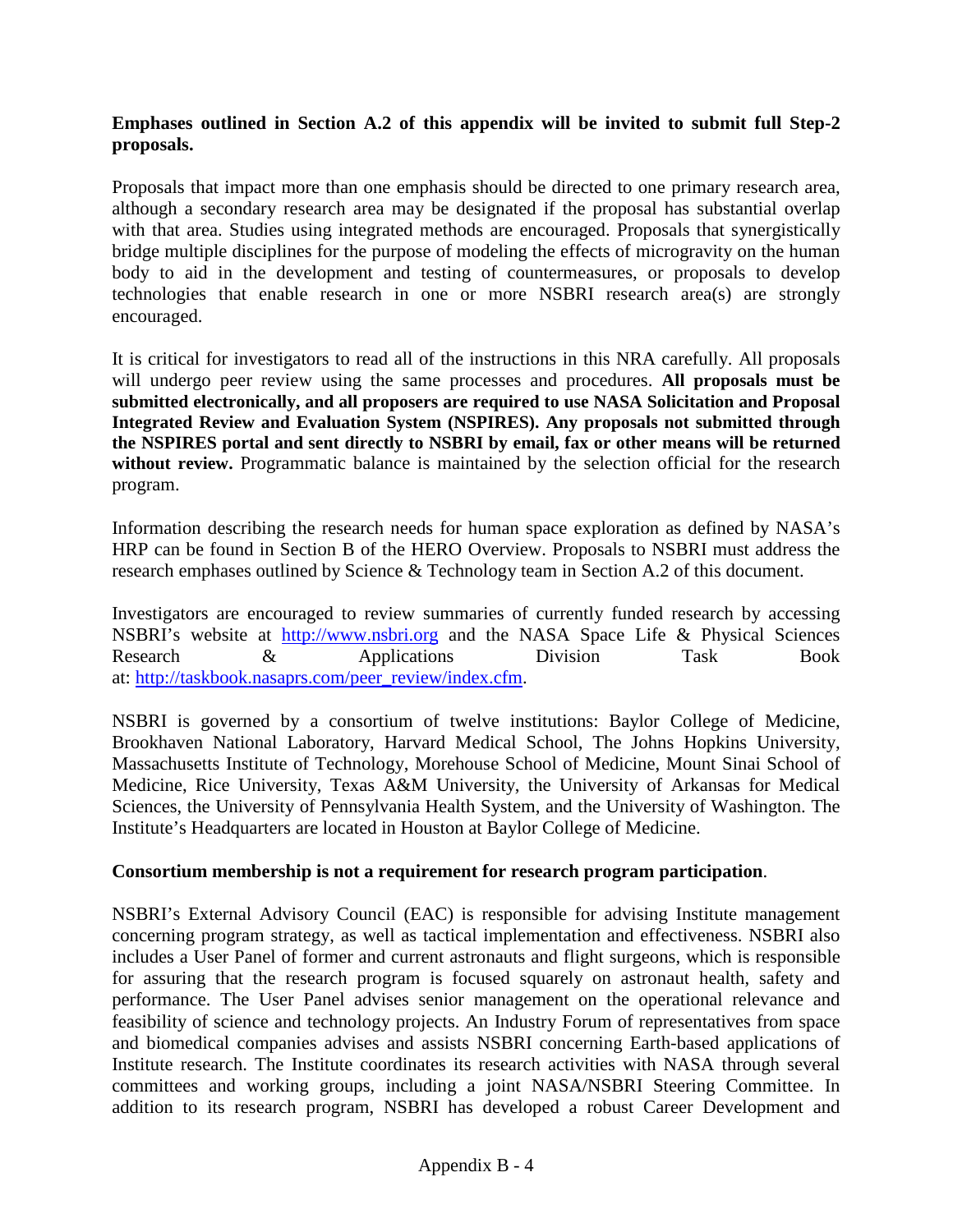Outreach Program that leverages the Institute's core research activities.

## **2. Research Teams and Emphases**

Each of the NSBRI science and technology teams consists of a set of complementary projects focused in a particular discipline. Team Leaders oversee the value added among the projects, to ensure that the integrated team approach leads to more effective outcome-driven research than might be attainable by a single project alone. Proposers are encouraged to look at each of the seven Team Executive Summaries and the current composition of the teams in preparing their proposals. Proposers are also required to: (1) Define clear milestones for their project; and (2) If appropriate, describe a plan as to how they intend to collaborate with any NASA or NSBRI scientists, engineers, flight surgeons, and astronauts. An explanation should be provided as to how any collaboration will: (1) Increase the likelihood of success; (2) Improve the delivery of results or products; and (3) Positively impact the proposed research.

Proposers applying to NSBRI's integrated research program must identify the primary NSBRI discipline team and the secondary discipline NSBRI team (if applicable) responsible for the area their proposal is addressing below. Proposers must also identify the countermeasure readiness level (CRL) and/or technology readiness level (TRL) of their research proposal. Proposers should refer to Figures 1 and 2 in the Overview for detailed descriptions of the CRL and TRL scales. This information will be collected online as Cover Page elements during electronic proposal submission. Research emphases may relate to one or more type of proposal (groundbased or analog definition), as described in section E of the HERO Overview.

**Proposals must be responsive to the research emphases specifically described in the bullet points below in order to be reviewed as significant to the goals of this solicitation. The proposed research approach must adhere to all constraints and guidelines outlined in this solicitation.**

## **a. Human Factors and Performance Team**

The Human Factors and Performance Team is studying ways to improve daily living and keep crewmembers and other personnel healthy, productive and safe during long duration exploration missions (LDEMs). Overall Team aims are to reduce performance errors and mitigate habitability, environmental and behavioral factors that pose significant risks to mission success. The Team develops guidelines for human systems design and information tools to support crew performance. Team members are examining ways to improve sleep and scheduling of work shifts as well as how specific types of lighting in the spacecraft and habitat can improve alertness and performance. Other projects address improving the interactions between automated and manual control of a spacecraft and how factors in the environment, such as dust in microgravity, can impact crew health. Team information, including the Team Executive Summary and research goals and priorities, is located at: [http://www.nsbri.org/science-and-technology/human-factors](http://www.nsbri.org/science-and-technology/human-factors-and-performance)[and-performance.](http://www.nsbri.org/science-and-technology/human-factors-and-performance)

Proposals are solicited that address the research topic described below:

**Operationalize Customized Refresher and Just-In-Time Training Products for Deep Space, Long Duration Spaceflight Crews**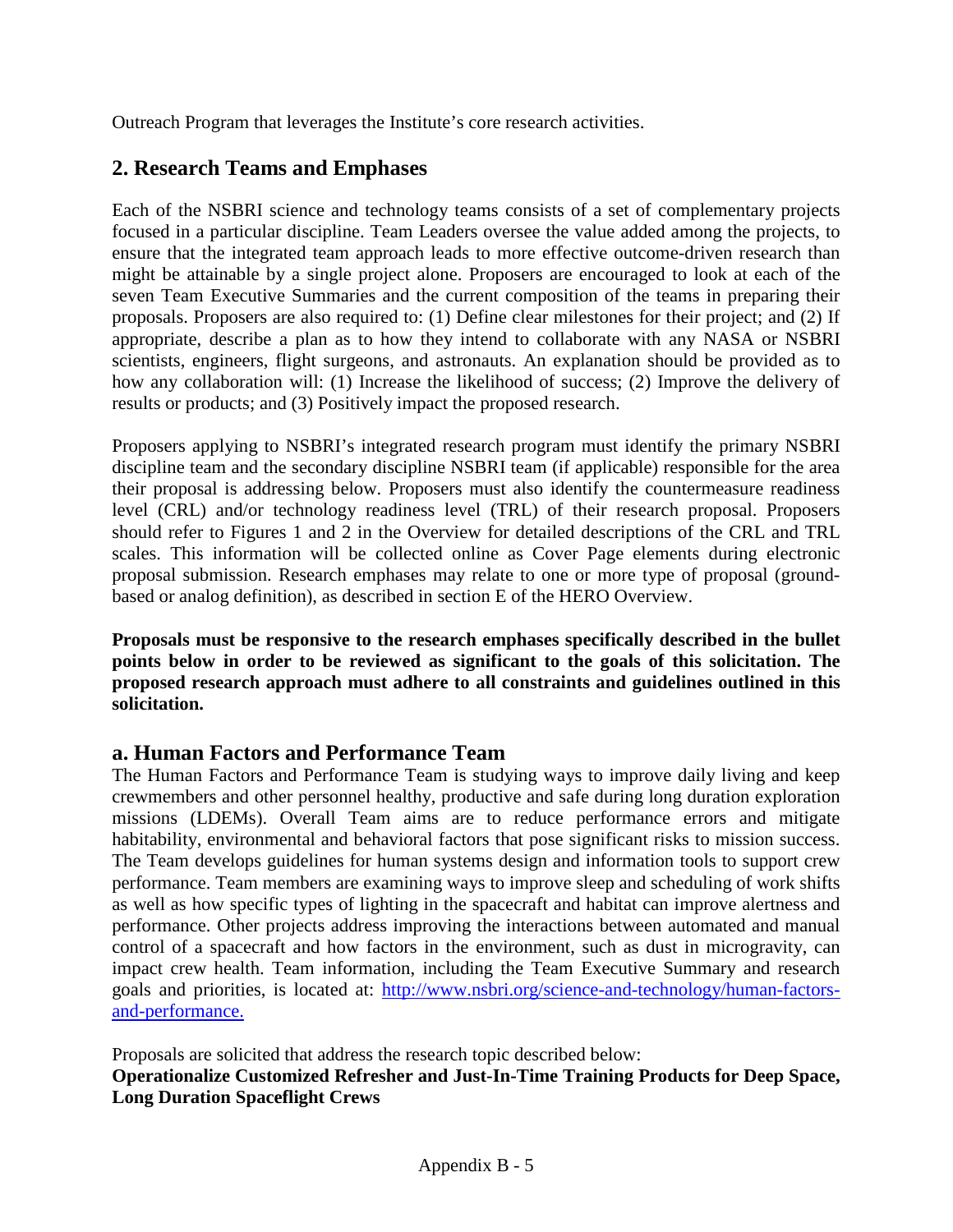#### **HRPRD Risks:**

- Risk of Performance Errors Due to Training Deficiencies
- Risk of Inadequate Critical Task Design
- Risk of Inadequate Design of Human and Automation/Robotic Integration

#### **IRP Gaps:**

- **SHFE-TRAIN-01:** We do not know which validated objective measures of operator proficiency and of training effectiveness should be used for future long-duration exploration missions.
- **SHFE-TRAIN-03:** We need to develop guidelines for effective onboard training systems that provide training traditionally assumed for pre-flight.
- **SHFE-TASK-01:** How can workload measures and tools be developed to unobtrusively monitor and trend workload throughout the mission design and verification cycle in a consistent manner?
- **SHFE-HARI-03:** We do not know how to quantify overall human-automation-robotic system performance to inform and evaluate system designs to ensure safe and efficient space mission operations.

#### **Background:**

During LDEMs astronauts are certain to be faced with critical and complex tasks for which the crewmembers have either not been recently trained on, or have never been trained to execute. Moreover, in-flight crew hours are amongst the most precious resources during human spaceflight, so onboard training efficiency is of critical importance. Therefore a need exists to research how best to bring an inflight astronaut up to demonstrated competency to perform a complex and critical task, after a significant period has elapsed since final ground-training.<sup>1</sup>

With the goal of future operational implementation NSBRI is interested in further refining existing novel or recently developed refresher or just-in-time training products. Improvements to these training products should lower both the resource footprint for generating mission relevant content, and the operational overhead for viewing such content.

#### **Research Topic:**

NSBRI is soliciting proposals to test and compare novel training products against conventional training products using metrics that measure both the resources needed to generate and implement each training product, and the performance of the subjects in executing tasks. These integrated products must be refined and customized for use with astronaut-like subjects and tested in a suitable ground analog environment such as NASA's Human Exploration Research Analog (HERA)<sup>2</sup> or equivalent facility. International collaborations that enable the use of ground analog facilities located in space-faring nations outside of the U.S. are encouraged. This follow on integration and testing work must be able to be completed within a 12-month period.

#### **References:**

- 1. <http://www.nsbri.org/projects/indivProject.asp?id=405&projID=362>
- 2. <http://www.nasa.gov/hrp/research/analogs/hera>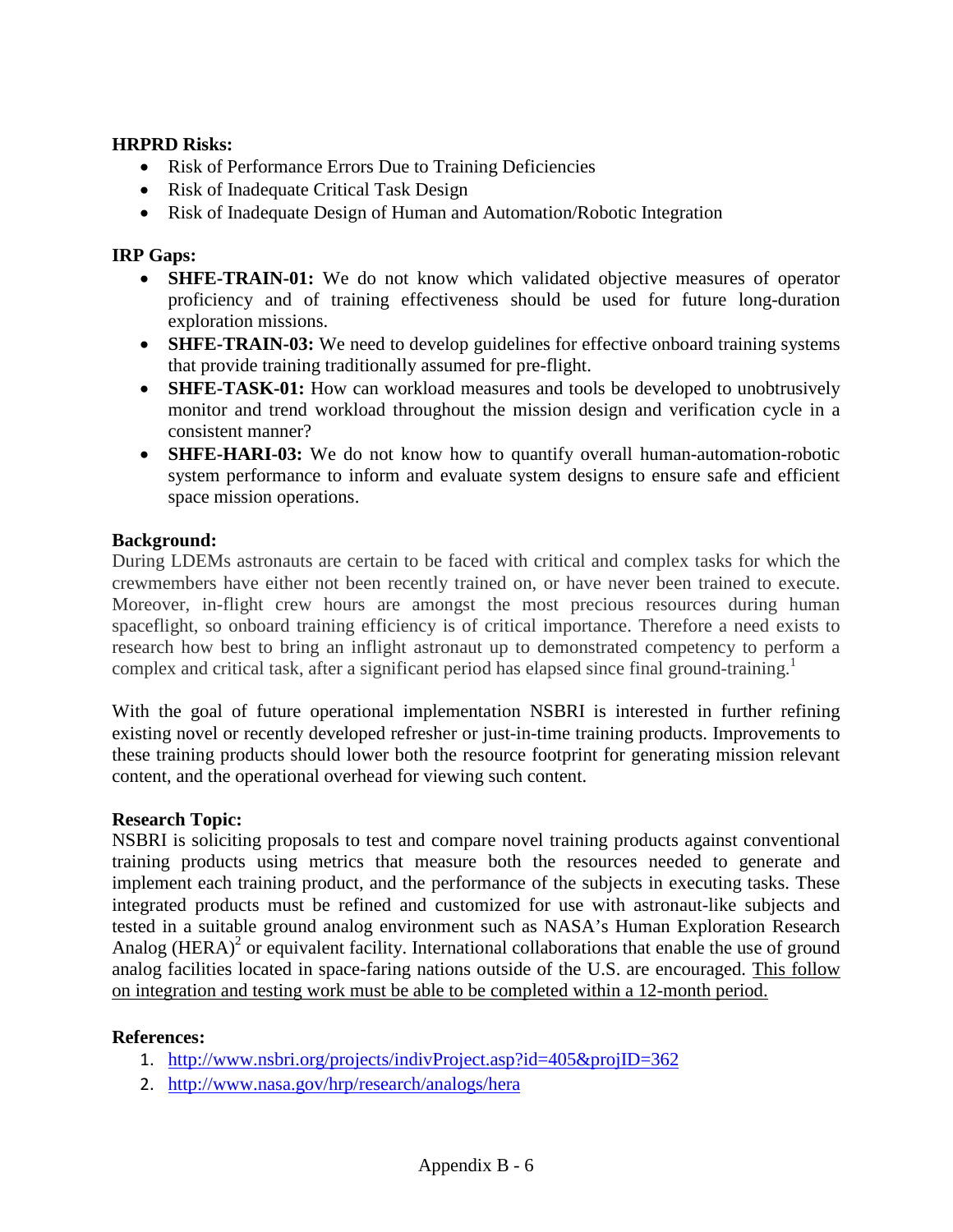## **b. Musculoskeletal Alterations Team**

The Musculoskeletal Alterations Team is studying the mechanisms involved in bone and muscle loss and whether reduced gravity increases the risk of bone breaks and impairs fracture healing. The Team is also researching radiation-induced bone loss. In addition to identifying ways to enhance the benefits of exercise during space flight for maintaining muscle and bone function, the Team is investigating methods to prevent or reduce the loss through nutritional and pharmaceutical interventions to complement exercise. Team information, including the Team Executive Summary and research goals and priorities, is located at:

[http://www.nsbri.org/science-and-technology/musculoskeletal-alterations.](http://www.nsbri.org/science-and-technology/musculoskeletal-alterations)

Proposals are solicited that address the research topic described below:

#### **Customize, Refine, and Test Existing Exercise Software Product(s) to Optimize Astronaut Motivation for Exercise During Deep Space Exploration Missions.**

#### **HRPRD Risks:**

- Risk of Impaired Performance Due to Reduced Muscle Mass, Strength and Endurance
- Risk of Reduced Physical Performance Capabilities Due to Reduced Aerobic Capacity
- Risk of Adverse Cognitive or Behavioral Conditions and Psychiatric Disorders

#### **IRP Gaps:**

- **M7:** Develop the most efficient exercise program for maintenance of muscle fitness.
- **M9:** Identify and validate exploration hardware for maintenance of muscle fitness.
- **A7:** Develop the most efficient exercise program for the maintenance of aerobic fitness.
- **BMed1:** We need to identify and validate countermeasures that promote individual behavioral health and performance during exploration class missions.

#### **Background:**

Recent analog studies (i.e., Mars500) have suggested that during LDEMs, astronauts may develop hypokinesis and therefore potentially have less time available to perform exercise at vigorous intensity levels.<sup>3</sup> Diligently observing prescribed exercise schedules is critical to maintaining astronaut crew members' aerobic, musculoskeletal, and behavioral health during multi-year space missions, during which protracted 6-10 month periods may be spent on interplanetary transits in microgravity. A key factor in sustaining vigorous levels of exercise is maintaining high levels of motivation.

Recently, several researchers have begun to explore ways to motivate astronauts to be physically active at the levels necessary to mitigate the effects of bone and muscle loss, reduced aerobic capacity, and enhance behavioral health during spaceflight.4 These strategies that are designed to increase the motivation of crew members for exercise include the use of video exercise games. On Earth, such exercise video games have begun to find their way into the mainstream fitness marketplace as a way to increase people's motivation and enjoyment for exercise by being humorous, interesting, and above all by providing a means by which to interact with others who are "working out." Some of these exercise games also involve competition among the participants. NSBRI seeks to move these existing research products to higher technology and or countermeasure readiness levels by further refining them and testing them in appropriate ground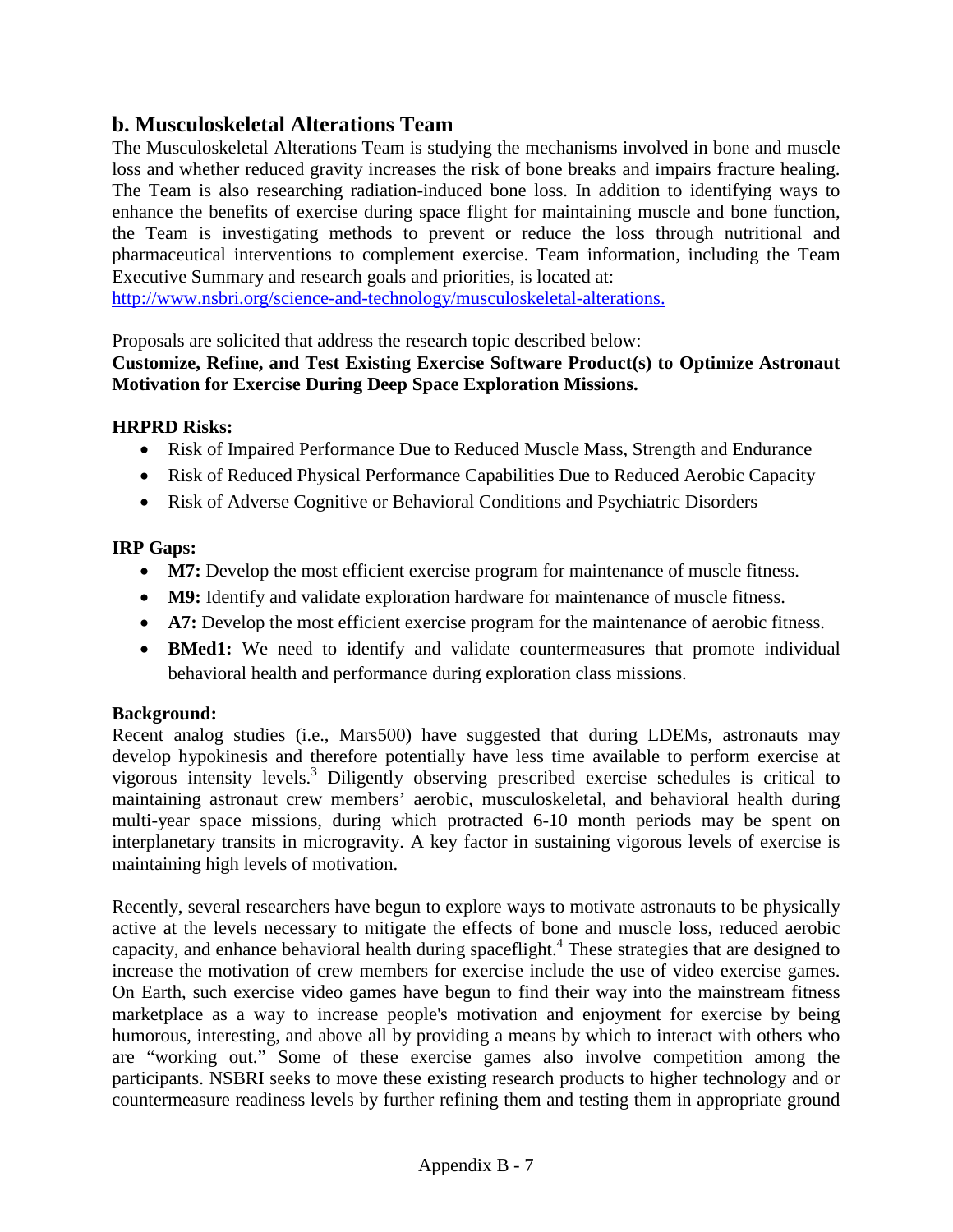analog environments.

#### **Research Topic:**

NSBRI is soliciting research proposals that seek to modify, refine, and customize for astronaut use one or more existing exercise software products that are capable of autonomously administering exercise countermeasures to astronaut crew members. These software products will likely include the use of virtual exercise trainers, partners, or avatars. The analog definition studies should demonstrate a measureable improvement in crew members' physical conditioning, enjoyment and motivation for exercise during LDEMs, thereby maintaining aerobic, musculoskeletal, and behavioral health at optimal levels during simulated LDEMs. These technologies must be tested in a suitable ground analog such as the HERA. International collaborations that enable the use of ground analog facilities located in space-faring nations outside of the U.S. are encouraged. This follow on development and testing work must be feasibly completed within a one-year period.

#### **References:**

- 3. Basner, M., *et al* "Mars 520-d mission simulation reveals protracted crew hypokinesis and alterations of sleep duration and timing"*, PNAS, (*2013), Feb 12, 110(7), 2635-40
- 4. <http://www.nsbri.org/projects/indivProject.asp?id=412&projID=337>

### **c. Neurobehavioral and Psychosocial Factors Team**

The Neurobehavioral and Psychosocial Factors Team is concerned with methods crews utilize to deal with stress, isolation, confinement, and the challenges of LDEMs. In addition to identifying neurobehavioral and psychosocial risks to crew health, safety, and productivity, Team objectives include developing methods to monitor cognitive function and behavior and countermeasures to enhance performance, motivation, and quality of life. The Team's efforts also include projects conducted during the Mars 500 study in Russia and other analog environments. Team information, including the Team Executive Summary and research goals and priorities, is located at: [http://www.nsbri.org/science-and-technology/neurobehavioral-and-psychosocial-factors.](http://www.nsbri.org/science-and-technology/neurobehavioral-and-psychosocial-factors)

Proposals are solicited that address the research topic described below:

#### **Integrate Multiple Unobtrusive Technologies to Increase the Sensitivity and Specificity of Monitoring Psychosocial Well-Being and Alertness Levels in Astronaut-Like Subjects.**

#### **HRPRD Risks:**

- Risk of Performance Decrements and Adverse Health Outcomes Resulting from Sleep Loss, Circadian Desynchronization, and Work Overload
- Risk of Adverse Cognitive or Behavioral Conditions and Psychiatric Disorders

#### **IRP Gaps:**

• **Sleep Gap 1:** We need to identify a set of validated and minimally obtrusive tools to monitor and measure sleep-wake activity and associated performance changes for spaceflight.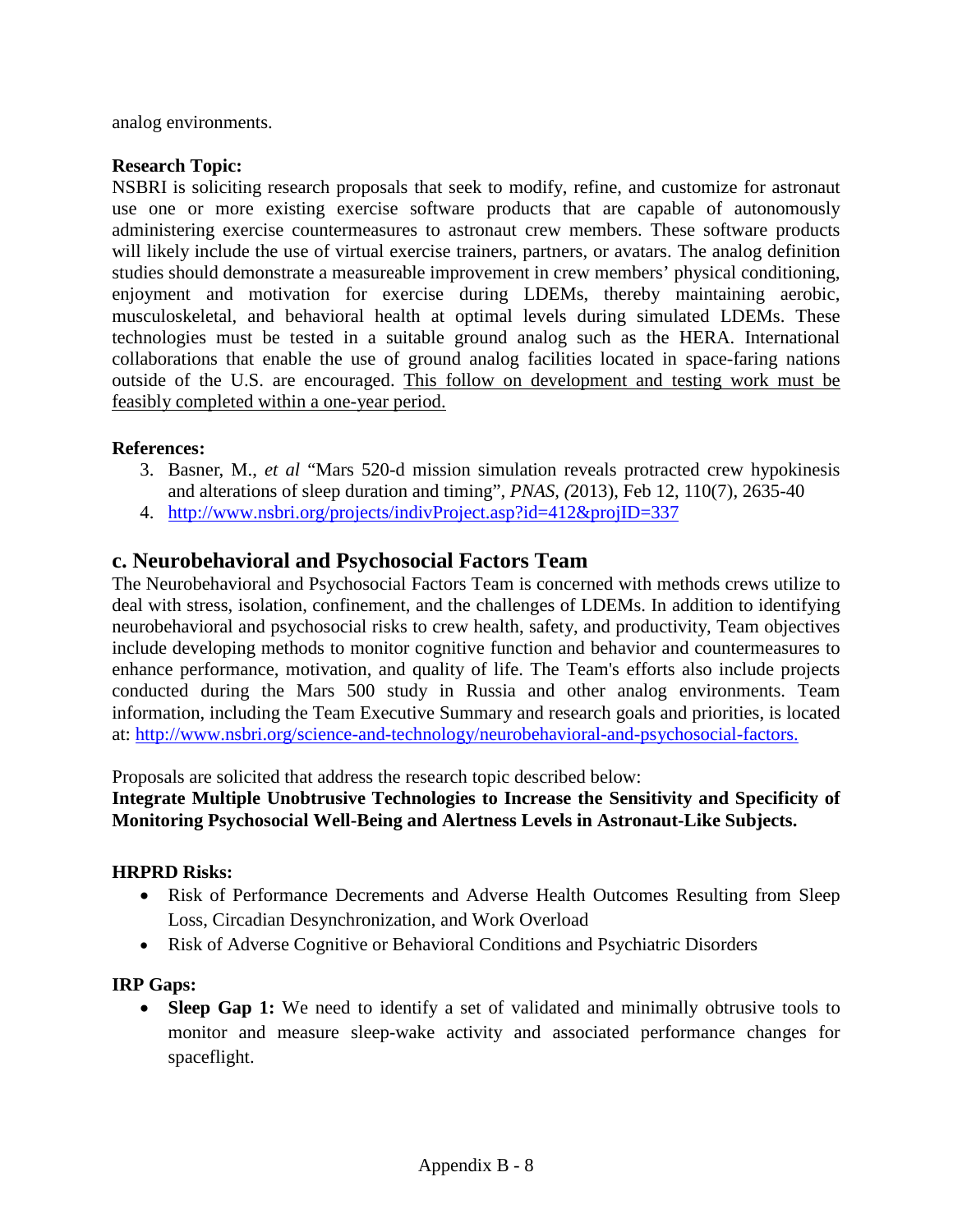• **BMed2:** We need to identify and validate measures to monitor behavioral health and performance during exploration class missions to determine acceptable thresholds for these measures.

#### **Background:**

It is very challenging for high-performing and heroic individuals, such as astronauts, to admit that they are tired, stressed, emotionally upset, depressed, anxious, etc. Therefore unobtrusive means have been developed and tested to ensure that objective feedback regarding alertness levels and psychosocial well-being can be provided to the astronaut crew-members themselves, as well as to the mission commander and the flight surgeons (who are responsible for monitoring and treating the crew members). The unobtrusive technologies to monitor psychosocial wellbeing and alertness levels will be particularly useful during LDEMs since lengthy communications delays will require the crew to operate autonomously, without the constant intervention and availability of flight surgeons and behavioral experts.

Over recent years multiple technologies have been developed to:

- (1) Monitor alertness in astronauts; and
- (2) Unobtrusively observe the psychosocial well-being of astronauts.

Two examples of such technologies include Optical Computer Recognition or "OCR" [\(http://www.nsbri.org/projects/indivProject.asp?id=419&projID=325\)](http://www.nsbri.org/projects/indivProject.asp?id=419&projID=325), and Lexical Indicators [\(http://www.nsbri.org/projects/indivProject.asp?id=419&projID=339\)](http://www.nsbri.org/projects/indivProject.asp?id=419&projID=339). NSBRI has received advice that even more powerful technologies could be developed if existing products to monitor psychosocial well-being and/or alertness levels could be intelligently integrated or married together.

#### **Research Topic**

NSBRI is soliciting research proposals that with the goal of increasing sensitivity and improving specificity, combine two or more existing technologies that have been developed to monitor alertness levels and/or psychosocial well-being in astronaut-like subjects. Proposers must describe how they will refine and customize this integrated product for use with astronaut-like subjects and test it in a suitable ground analog environment (such as NASA's HERA or equivalent facility). International collaborations that enable the use of ground analog facilities in space-faring nations located outside of the U.S. are encouraged. This follow on integration and testing work must be able to be completed within a 12-month period.

## **d. Radiation Effects Team**

The Radiation Effects (RE) Team is focused on understanding and mitigating the risks related to exposure to various types of space radiation. The NSBRI Center for Space Radiation Research (CSRR) is the central component of the Team with multiple projects addressing the effects of exposure from both solar particle events and galactic cosmic rays and better defining the risks to astronaut crew members. The CSRR, along with other RE projects, are identifying and validating possible countermeasures to prevent and mitigate the adverse health effects of space radiation. For example, Enterade<sup>TM</sup> was recently tested as a possible countermeasure to ameliorate the acute effects of space-like radiation exposures. This research will have benefits for patients receiving radiotherapy as a medical treatment and as a treatment after accidental nuclear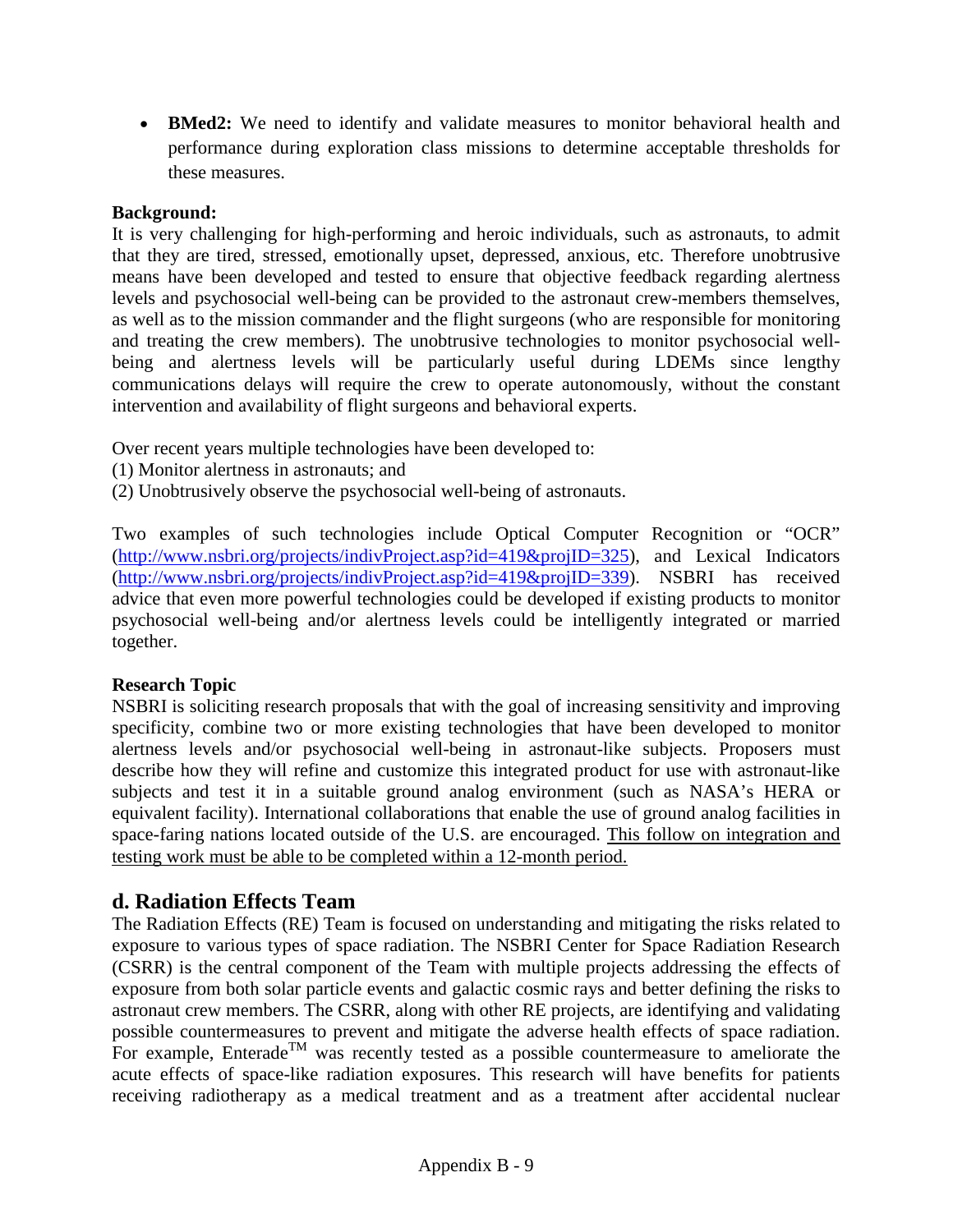radiation exposures. Team information, including the Team Executive Summary and research goals and priorities, is located at: [http://www.nsbri.org/SCIENCE-and-](http://www.nsbri.org/SCIENCE-and-TECHNOLOGY/Radiation-Effects/)[TECHNOLOGY/Radiation-Effects/](http://www.nsbri.org/SCIENCE-and-TECHNOLOGY/Radiation-Effects/)

Proposals are solicited that address the research topic described below:

### **Protect Healthy-Tissues from Ionizing Radiation by Accelerating the Testing of Potential Countermeasures in Human Clinical Research Trials**

### **HRPRD Risks:**

- Risk of Adverse Cognitive or Behavioral Conditions and Psychiatric Disorders
- Risk of Acute Radiation Syndromes Due to Solar Particle Events (SPEs)
- Risk of Cardiovascular Disease and Other Degenerative Tissue Effects From Radiation Exposure
- Risk of Acute and Late Central Nervous System Effects from Radiation Exposure

### **IRP Gaps:**

- **BMed3:** We need to identify and quantify the key threats to and promoters of mission relevant behavioral health and performance during autonomous, long duration and/or long distance exploration missions.
- **Acute 7:** What are the most effective biomedical or dietary countermeasures to mitigate acute radiation risks?
- **Degen 6:** What are the most effective biomedical or dietary countermeasures to mitigate degenerative tissue risks? By what mechanisms are the countermeasures likely to work? Are these CMs additive, synergistic, or antagonistic to other Risks?
- **CNS 4:** What are the most effective biomedical or dietary countermeasures to mitigate CNS risks? By what mechanisms are the countermeasures likely to work?

## **Background:**

Physical shielding from space radiation is not always feasible, particularly in protecting against high energy galactic cosmic rays (GCR) and unexpected solar particle events (SPEs). Hence, the development and validation of biological countermeasures is an important avenue to protect astronauts against the adverse effects of ionizing radiation during long-duration space travel. Countermeasures (e.g., pharmaceutical or medical foods) must be safe, clinically impactful, and have a long shelf-life in the space environment.

Countermeasures may be administered shortly after an SPE to mitigate against acute radiation effects. Countermeasures could also be taken for the entire duration of, and even after, spaceflight to protect against degenerative tissue effects. Late effects of ionizing radiation depend on complex chronic pathophysiological processes, which would be the likely targets of countermeasures against degenerative tissue effects. Therefore countermeasures utilized against chronic low-dose radiation may differ significantly from those effective against more acute radiation injury. Countermeasure dosing will depend mainly on mode of action and bioavailability.

The literature has indicated that countermeasures efficacious in terrestrial radiation exposure scenarios may also be of clinical utility for astronauts. For example, granulocyte colony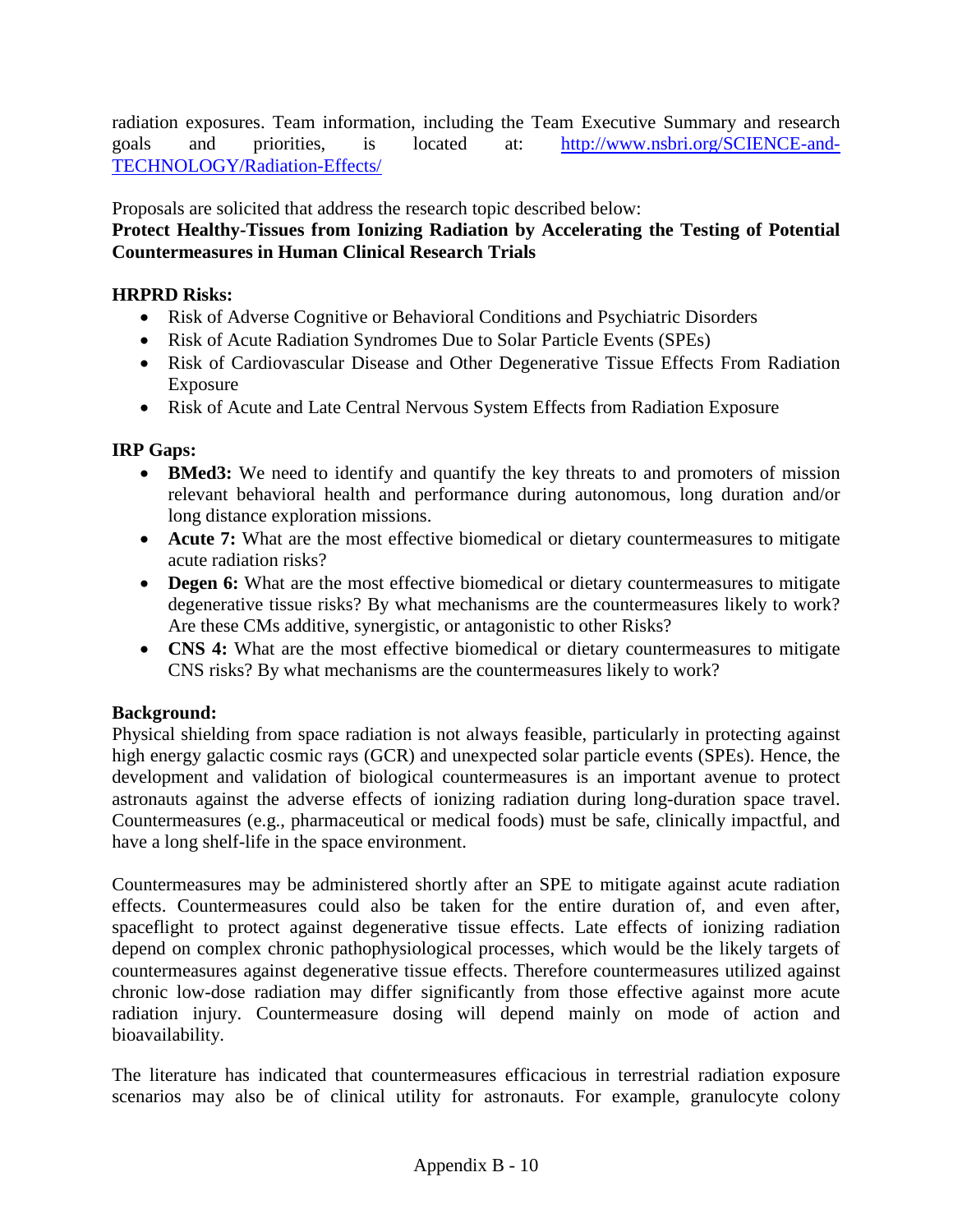stimulating factor (G-CSF) was recently approved by the Food and Drug Administration (FDA) as the first (and only) countermeasure against acute radiation injury from a radiological or nuclear accident (Food and Drug Administration (2015) FDA approves Neupogen® for treatment of patients with radiation-induced myelosuppression following a radiological/nuclear incident). <sup>5</sup> A pegylated form of this agent has shown beneficial effects in animal models of acute radiation effects from SPE-like protons.<sup>6</sup> Other countermeasures are being tested in animal models.

FDA approved drugs are commonly used off-label in clinical settings. A handful of studies reported that some medications used off-label mitigated specific radiotoxic effects when tested in clinical trials with radiotherapy patients. Approved drugs have the advantage of established safety profiles, known side-effects, and well-defined mechanisms of action. Medical foods that meet these criteria and are comprised of components that are Generally Regarded as Safe (GRAS) have also shown promise in mitigating radiotoxicity in human and animal studies.<sup>7, 8</sup>

Medical radiotherapy for tumor ablation involves a high dose of gamma or proton radiation directed at a relatively small area, while the surrounding tissues receive a lower dose as a byproduct. For blood cancers such as lymphoma or leukemia where autologous bone marrow transplantation is performed, the patient receives whole body radiation fractionated over several days. In general, these types of exposures are quite different than the modalities and dose rates that astronauts experience during a LDEM. Moreover, radiotherapy patients typically receive additional treatments such as chemotherapy and display other health problems not relevant for astronauts. Despite these confounding issues, clinical studies in radiotherapy patients could augment ongoing animal model work and provide important additional human-based data regarding the efficacy of countermeasures for radiation-induced damage to flight surgeons caring for astronauts on LDEMs.

Ionizing radiation affects a plurality of organ systems. It is unreasonable to expect that one countermeasure will address all facets of radiation toxicity. Hence, the appropriate radiotherapy patient population should be emphasized in order to focus on certain tissue-specific defects associated with radiation exposure. Given the short timeline posed for the completion of the studies solicited in this NRA, patients and treatments that result in more acute toxicity which can be mitigated in a relatively short time-frame should be proposed. Specific outcomes should be noted and optimal dosing protocols should be determined.

#### **Research Topic:**

NSBRI is soliciting proposals that will test the efficacy of an FDA-approved medication (offlabel use is acceptable) or a medical food to mitigate acute radiotoxicity following radiation treatment in human patients. Proposers should investigate the use of suitable and well tolerated doses of the therapeutic agent. They should also characterize which negative outcomes of radiation exposure are prevented or ameliorated. Radiation exposures should be as space-like as possible, or alternatively, the use of high dose radiation should be well-rationalized. Tissues and acute toxicities of particular interest include: hematopoietic, gastrointestinal, and central nervous system (cognitive). Observations should be made of the biological systems that are unaffected by the therapeutic test agent as well as those that exhibit untoward changes. Finally, proposers should propose analytical schema that will relate as best as possible the terrestrial radiation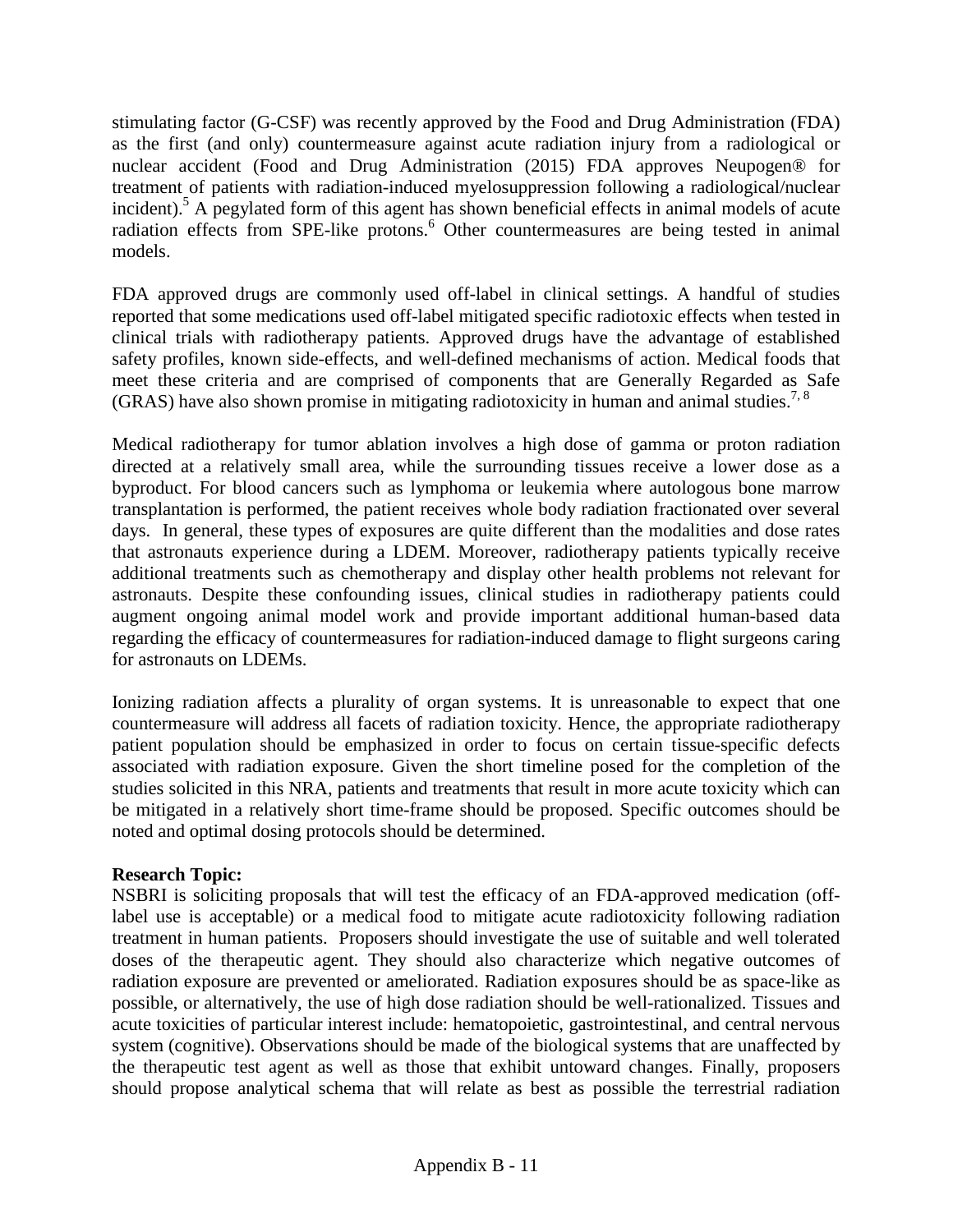exposure(s) to doses and dose rates that astronauts might experience during LDEMs. These studies must be able to be completed within a 12-month period.

#### **References:**

- 5. [http://www.fda.gov/EmergencyPreparedness/Counterterrorism/MedicalCountermeasures/](http://www.fda.gov/EmergencyPreparedness/Counterterrorism/MedicalCountermeasures/AboutMCMi/ucm443245.htm) [AboutMCMi/ucm443245.htm.](http://www.fda.gov/EmergencyPreparedness/Counterterrorism/MedicalCountermeasures/AboutMCMi/ucm443245.htm)
- 6. Li *et al.* 2015. *PLoS One*. Vol. 10(3): e0120126. doi: 10.1371/journal.pone.0120126
- 7. Pietrofesa *et al.*, 2014. *[J Pulm Respir Med.](http://www.ncbi.nlm.nih.gov/pubmed/25705570)* Vol. 4(6). pii: 1000215
- 8. Singh *et al.*, *J Radiat Res.* 2013 Vol. 54(6): 973-88. doi: 10.1093/jrr/rrt048

## **e. Smart Medical Systems and Technology Team**

The Smart Medical Systems and Technology Team is developing intelligent, integrated medical systems to assist in delivering quality health care during space flight on the ISS and LDEMs. These systems must be small, low-power, minimally invasive, versatile, and highly automated. Possible technologies needed include ultrasound diagnostics and therapeutics, lab-on-a-chip systems, patient and health physiologic monitors, and automated systems and devices to aid in medical decision making, training and diagnosis. New technologies developed by this Team will have immediate benefits to medical care on Earth. Team information, including the Team Executive Summary and research goals and priorities, is located at:

[http://www.nsbri.org/SCIENCE-and-TECHNOLOGY/Smart-Medical-Systems-and-](http://www.nsbri.org/SCIENCE-and-TECHNOLOGY/Smart-Medical-Systems-and-Technology/)[Technology/.](http://www.nsbri.org/SCIENCE-and-TECHNOLOGY/Smart-Medical-Systems-and-Technology/)

Proposals are solicited that address the research topic described below:

#### **Employing a Suitable Ground Analog Environment, Develop and Test an Ultrasound Phantom or Surrogate Testing Capabilities to Enhance the Utility of Therapeutic Ultrasound**

### **HRPRD Risks:**

- Risk of Unacceptable Health and Mission Outcomes Due to Limitations of In-flight Medical Capabilities
- Risk Of Early Onset Osteoporosis Due To Spaceflight

### **IRP Gaps:**

- ExMC 4.02: We do not have the capability to provide non-invasive medical imaging during exploration missions.
- ExMC 4.06: We do not have the capability to stabilize bone fractures and accelerate fracture healing during exploration missions.
- ExMC 4.08: We do not have the capability to optimally treat musculoskeletal injuries during exploration missions.
- ExMC 4.13: We have limited capability to screen for, diagnose, and treat renal stones during exploration missions.
- Osteo 5: We need an inflight capability to monitor bone turnover and bone mass changes during spaceflight.

### **Background:**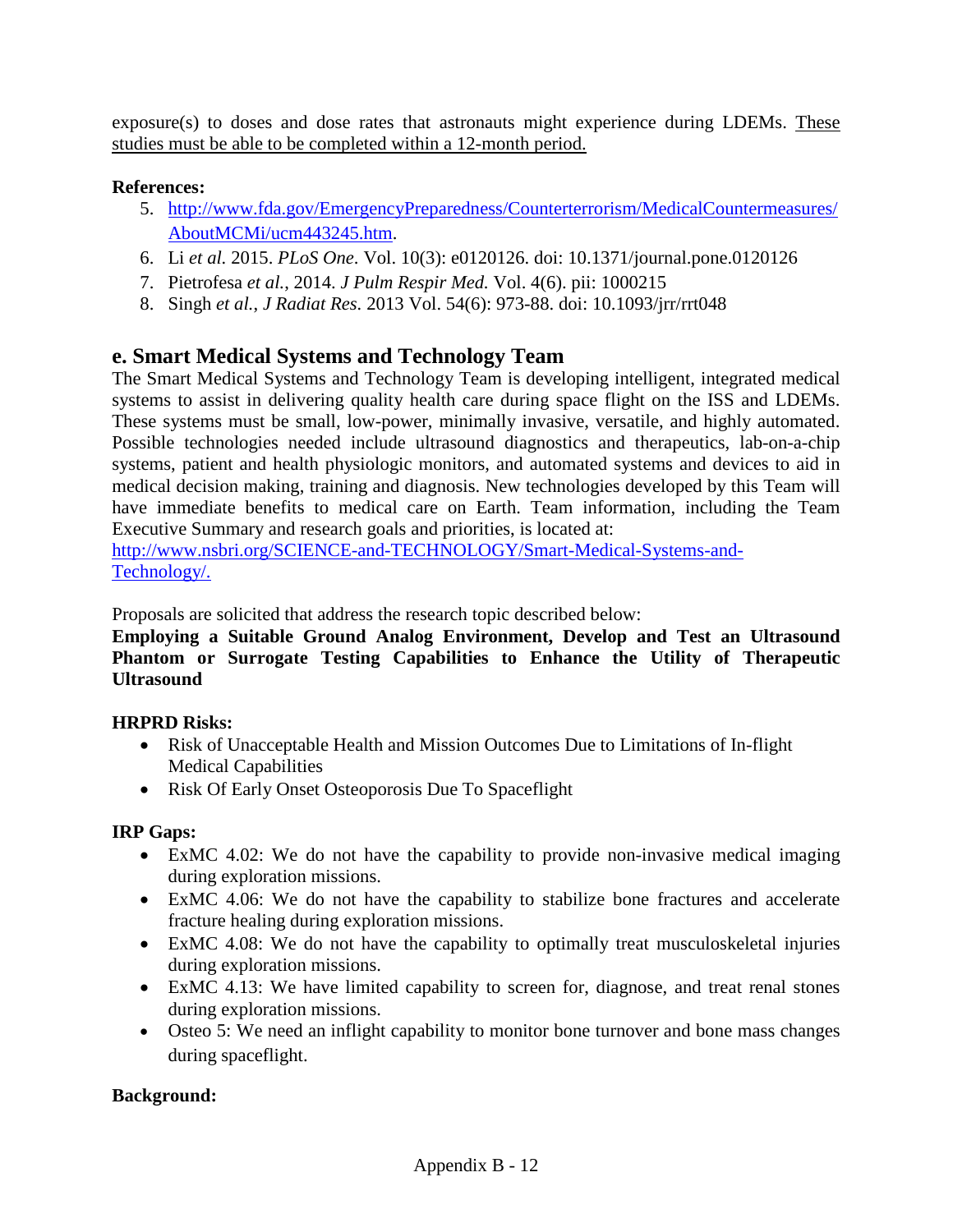NASA and NSBRI are partnering in the development of a flexible ultrasound system (FUS) that will provide broad ultrasound functionality to meet both the clinical diagnostic and therapeutic needs of astronaut crew members, as well as future research requirements during LDEM's. The FUS is briefly described by navigating to the following hyperlink: [\(http://www.hou.usra.edu/meetings/hrp2014/pdf/3082.pdf\)](http://www.hou.usra.edu/meetings/hrp2014/pdf/3082.pdf).

To assist with the demonstration and operational readiness of the FUS, high fidelity phantoms or surrogate validation systems are needed by NSBRI and NASA to reduce the need for research involving human test subjects, (thereby potentially significantly reducing the preparation and review time for these types of studies).

### **Research Topic:**

NSBRI is soliciting research proposals that will develop and test portable, low maintenance ultrasound phantoms or surrogate testing setups to enable operational validation of the FUS for therapeutic applications in both laboratory and analog settings. Therapeutic applications include kidney stone movement and dissolution, bone fracture healing, bloodless surgery, maintenance of cartilage, etc. The research should involve the use of a suitable ground analog environment such as the HERA, or similar ground analog facility. International collaborations that enable the use of ground analog facilities in space-faring nations located outside of the U.S. are encouraged. This follow on development and testing work must be feasibly completed within a one-year period.

## **3. Career Development and Public Outreach**

NSBRI has a Career Development and Outreach Program that operates in collaboration with other NASA programs to enhance and broaden public knowledge, understanding, and appreciation of biological and biomedical research, and the value of this research in the space environment. NSBRI's Career Development and Outreach Program is integrated with the NSBRI Science and Technology Program, as well as with collaborative research projects between NSBRI and NASA. Further information about NSBRI's Career Development and Outreach Program is available at: [http://www.nsbri.org/EDUCATION-and-TRAINING/.](http://www.nsbri.org/EDUCATION-and-TRAINING/)

## **4. Vertebrate Animal Scientific Review**

NASA has adopted the National Institute of Health (NIH) policy for all research proposals that require vertebrate animals, and requires that any and all research proposals that request funding for vertebrate animal research shall be reviewed as described in the Vertebrate Animal Scientific Review (VASR) as posted on the NSPIRES solicitation download site alongside this NRA. Each response to this solicitation that requires vertebrate animals must address the five points outlined in the VASR. The VASR requirements are in addition to Institutional Animal Care and Use Committee (IACUC) requirements as outlined under section B.2.b of the HERO Overview, Special Matters. All vertebrate animal research conducted under NSBRI auspices shall conform to the VASR requirement.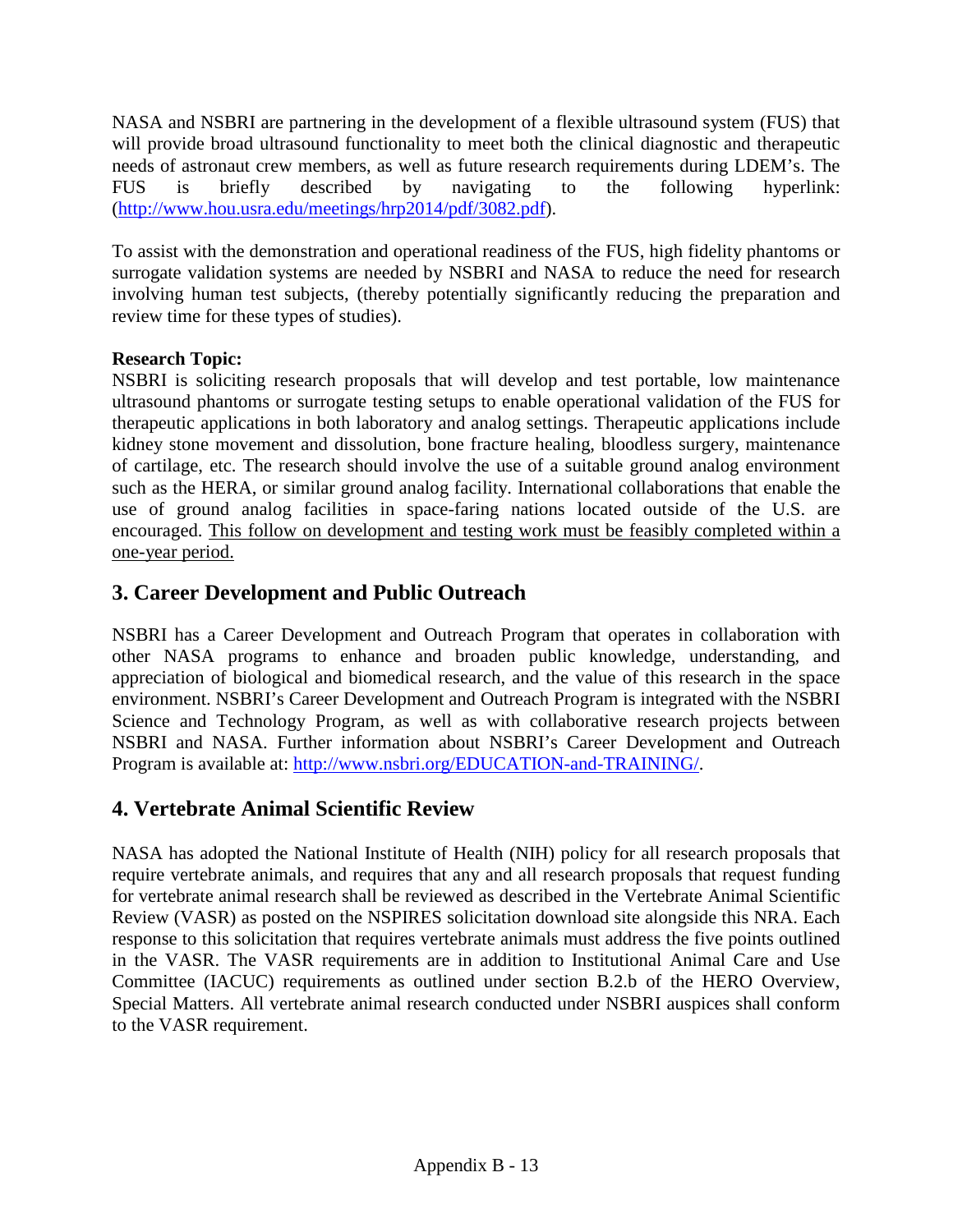## **5. NASA Civil-Servant Investigators or Collaborators**

Invited Step-2 research proposals entered in the NASA Solicitation and Proposal Integrated Review and Evaluation System (NSPIRES) system that include NASA civil servants will be required to provide complete information concerning percent effort and total dollar amount requested for each NASA employee listed in the proposal. NSBRI funding will be withheld if the following items are not included in the proposal a) SECTION VIII - OTHER PROJECT INFORMATION should capture the total full-time equivalents (FTE) for all NASA civil servants combined per year. For an FTE fraction, please use the format "0.xx"; b) SECTION X (Budget) – under F- OTHER DIRECT COSTS - for each budget period, list the name of each NASA civil servant on a separate line and specify total support (salary, materials, travel and equipment) for each individual; and c) in the BUDGET JUSTIFICATION section of the written proposal, itemize each fractional FTE and include the total dollar amount for salary, materials, travel and equipment per year per civil servant. Please contact the NSPIRES Help Desk at 202- 479-9376 if you encounter any difficulties entering civil servant information.

## **6. NASA Safety Policy**

Safety is NASA's highest priority. Safety is the freedom from those conditions that can cause death, injury, occupational illness, damage to or loss of equipment or property, or damage to the environment. NASA's safety priority is to protect: (1) the public; (2) astronauts and pilots; (3) the NASA workforce (including employees working under NASA instruments); and (4) highvalue equipment and property. All research conducted under NSBRI auspices shall conform to this policy.

## **7. Availability of Funds for Award**

NSBRI's obligation to make awards is contingent upon the availability of the appropriated funds from which payment can be made and the receipt of proposals that are deemed acceptable for award under this solicitation.

## **B. Award Information**

All proposals will be evaluated for overall merit by independent peer-review panels and also will be assessed by NSBRI for relevance and proposed cost. Proposals to continue or supplement existing grants, if selected, will result in a new grant.

NSBRI will accept proposals with a maximum budget of \$400,000 per year for a maximum of one year. NSBRI reserves the right to return proposals that exceed \$400,000 per year or one year in duration. NSBRI does not provide separate funding for direct and indirect costs; thus, the amount of the award requested is the total of all costs submitted in the proposed budget.

NSBRI will make funding allocations in a single one-year increment based on the submitted budget, available funds and project review. All NSBRI award recipients will be reimbursed for expenses incurred in the one year performance period. NSBRI may withhold payment of any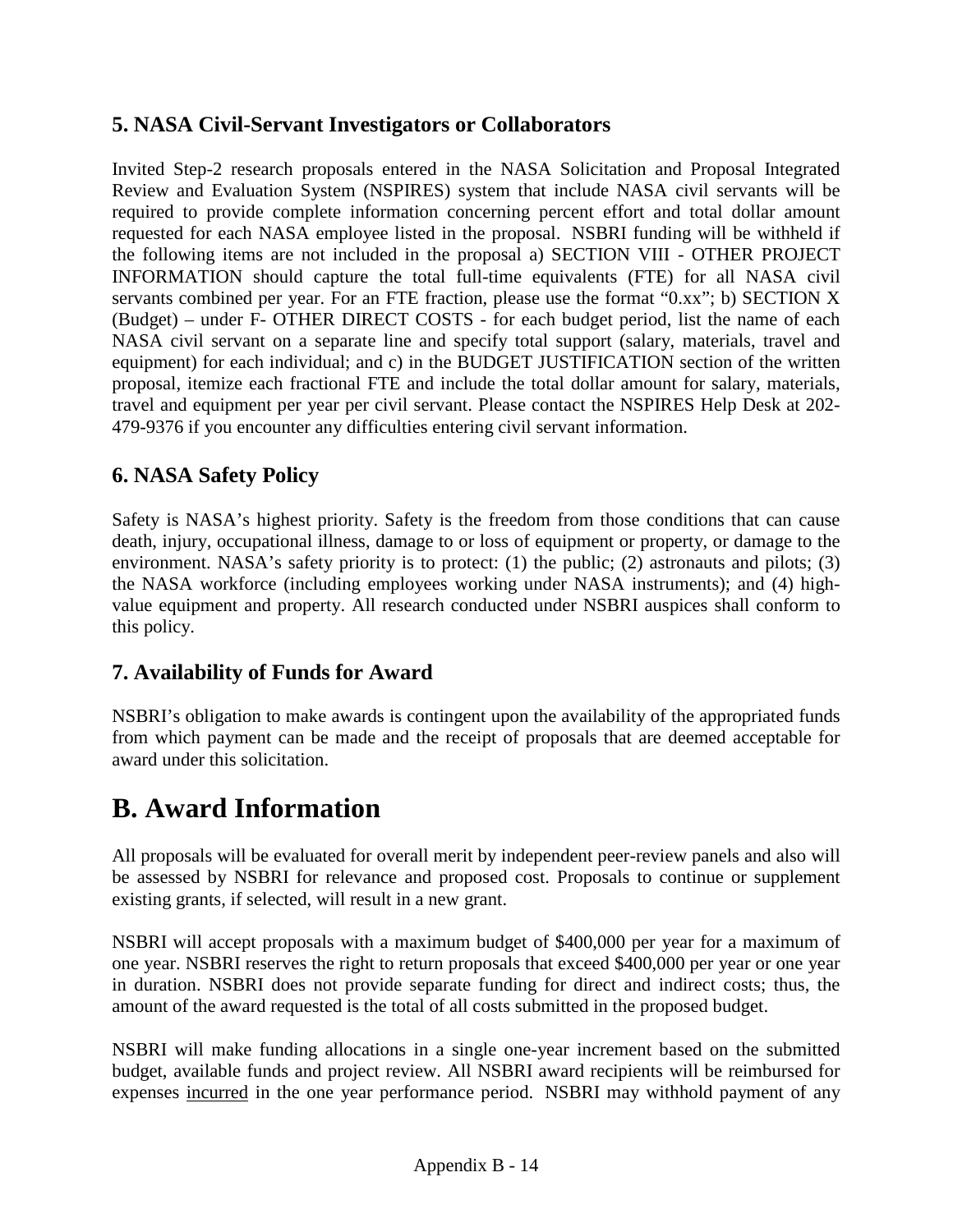expenditure that appears questionable, or for which additional information or support is required. A final report will be due at the conclusion of the one year funding period and final invoices will not be paid until this Annual Progress Report has been submitted, reviewed by the NSBRI Science Office and deemed acceptable. As specified in NSBRI's Cooperative Agreement Management Plan (CAMP) NASA-NSBRI customer-supplier agreements may also be required to be put in place, where appropriate.

NSBRI may, in certain cases, elect to fund only a portion of a proposed effort. In this case, the applicant will be given the opportunity to accept or decline such partial funding. The initial selection will be announced no earlier than April 2016. Once an award is made, NSBRI may elect to fund collaborating institutions participating in a given project directly. Budgets will then be required from each participating institution.

It is anticipated that NSBRI grants issued in response to this NRA will begin no earlier than May 2016. The grants will end by 31 May 2017. No extensions for these grants will be provided.

# **C. Eligibility Information**

## **1. Eligibility of Applicants**

All categories of United States (U.S.) institutions are eligible to submit proposals in response to this NRA. Principal Investigators may collaborate with universities, Federal Government laboratories, the private sector, and state and local government laboratories. In all such arrangements, the applying entity is expected to be responsible for administering the project according to the management approach presented in the proposal.

The applying entity must have in place a documented base of ongoing high quality research in science and technology, or in those areas of science and engineering clearly relevant to the specific programmatic objectives and research emphases indicated in this NRA. Present or prior NSBRI or NASA support of research or training in any institution or for any investigator is not a prerequisite for submission of a proposal.

## **2. Guidelines for International Participation**

## **a. Guidelines for International Proposals**

NASA's policy is to conduct research with non-U.S. organizations on a cooperative, no exchange-of-funds basis. Although Co-Investigators or collaborators employed by non-U.S. organizations may be identified as part of a proposal submitted by a U.S. organization, NSBRI funding through this NRA may not be used to support research efforts by non-U.S. organizations at any level; however, the direct purchase of supplies and/or services that do not constitute research from non-U.S. sources by U.S. award recipients is permitted. See NASA FAR Supplement Part 1835.016-70 for additional information on international participation, which can be referenced at [http://www.hq.nasa.gov/office/procurement/regs/1835.htm#35\\_016-70.](http://www.hq.nasa.gov/office/procurement/regs/1835.htm%2335_016-70)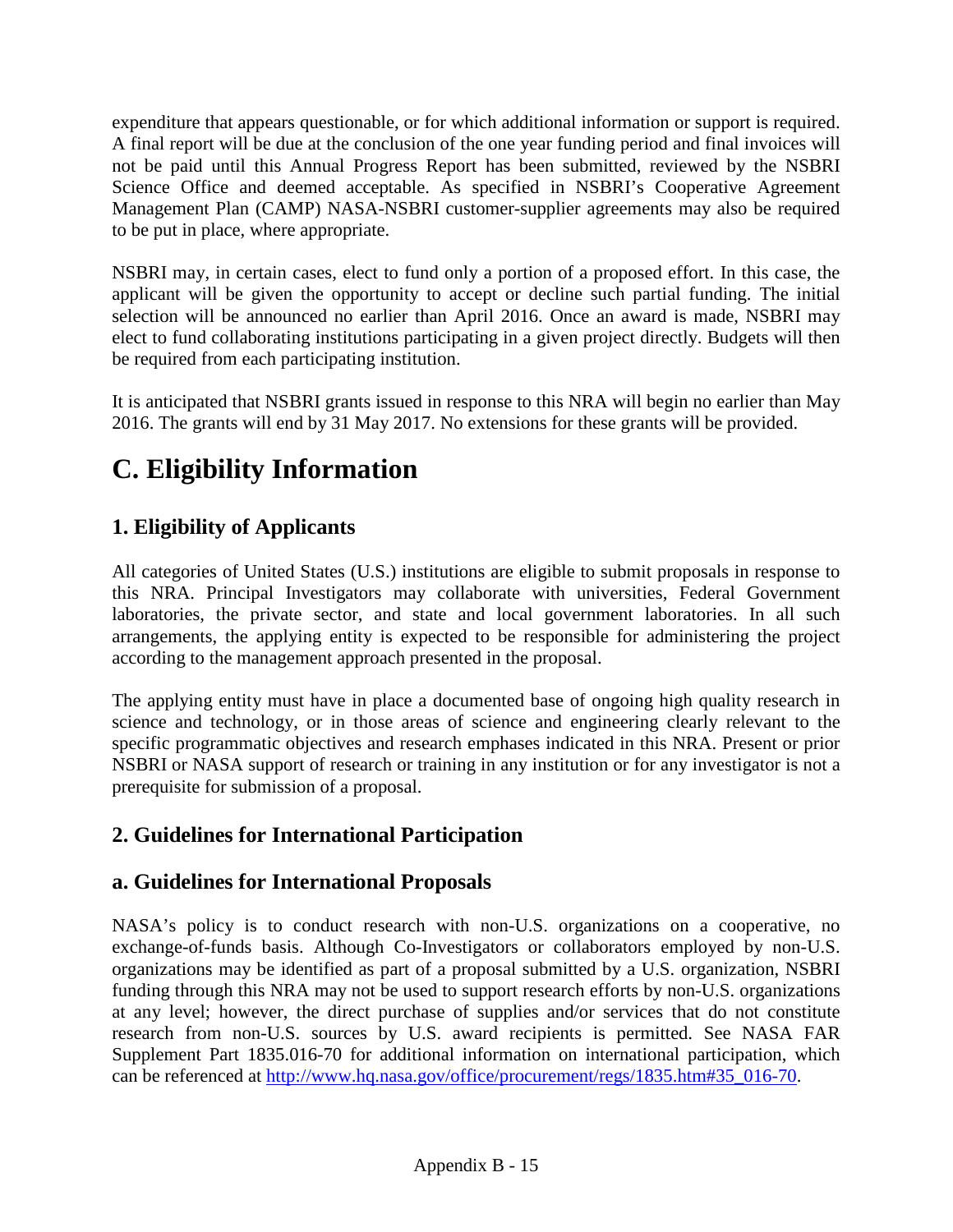Also see NASA Policy Directive 1360.2B Initiation and Development of International Cooperation in Space and Aeronautics Programs, which is located at [http://nodis3.gsfc.nasa.gov/displayDir.cfm?Internal\\_ID=N\\_PD\\_1360\\_002B\\_&page\\_name=main](http://nodis3.gsfc.nasa.gov/displayDir.cfm?Internal_ID=N_PD_1360_002B_&page_name=main)

## **b. Assurance of Compliance – China Funding Restriction**

All proposals submitted to this NRA must comply with the following: Assurance of Compliance with The Department of Defense and Full-Year Appropriation Act, Public Law 112-10 Section 1340(a); The Consolidated and Further Continuing Appropriation Act of 2012, Public Law 112- 55, Section 539; and future-year appropriations herein after referred to as "the Acts", whereas:

- a) NSBRI and NASA are restricted from using funds appropriated in the Acts to enter into or fund any grant or cooperative agreement of any kind to participate, collaborate, or coordinate bilaterally with China or any Chinese-owned company, at the prime recipient level and at all sub-recipient levels, whether the bilateral involvement is funded or performed under a no-exchange of funds arrangement.
- b) Definition: "China or Chinese-owned Company" means the People's Republic of China, any company owned by the People's Republic of China, or any company incorporated under the laws of the People's Republic of China.
- c) The restrictions in the Acts do not apply to commercial items of supply needed to perform a grant or cooperative agreement.
- d) By submission of its proposal, the proposer represents that the proposer is not China or a Chinese-owned company, and that the proposer will not participate, collaborate, or coordinate bilaterally with China or any Chinese-owned company, at the prime recipient level or at any sub-recipient level, whether the bilateral involvement is funded or performed under a no-exchange of funds arrangement.

For a practical interpretation and application of these "China Funding Restrictions", proposers should carefully review the PRC FAQ for ROSES: <http://science.nasa.gov/researchers/sara/faqs/prc-faq-roses/>

## **c. Export Control Guidelines Applicable to Proposals Including Foreign Participation**

Proposals including foreign participation must include a section discussing compliance with U.S. export laws and regulations, e.g., 22 CFR Parts 120-130 and 15 CFR Parts 730-774, as applicable to the circumstances surrounding the particular foreign participation. The discussion must describe in detail the proposed foreign participation and is to include, but not be limited to, whether or not the foreign participation may require the prospective investigator to obtain the prior approval of the Department of State or the Department of Commerce via a technical assistance agreement or an export license, or whether a license exemption/exception may apply. If prior approvals via licenses are necessary, discuss whether the license has been applied for or, if not, the projected timing of the application and any implications for the schedule. Information regarding U.S. export regulations is available at [http://www.bis.doc.gov/.](http://www.bis.doc.gov/)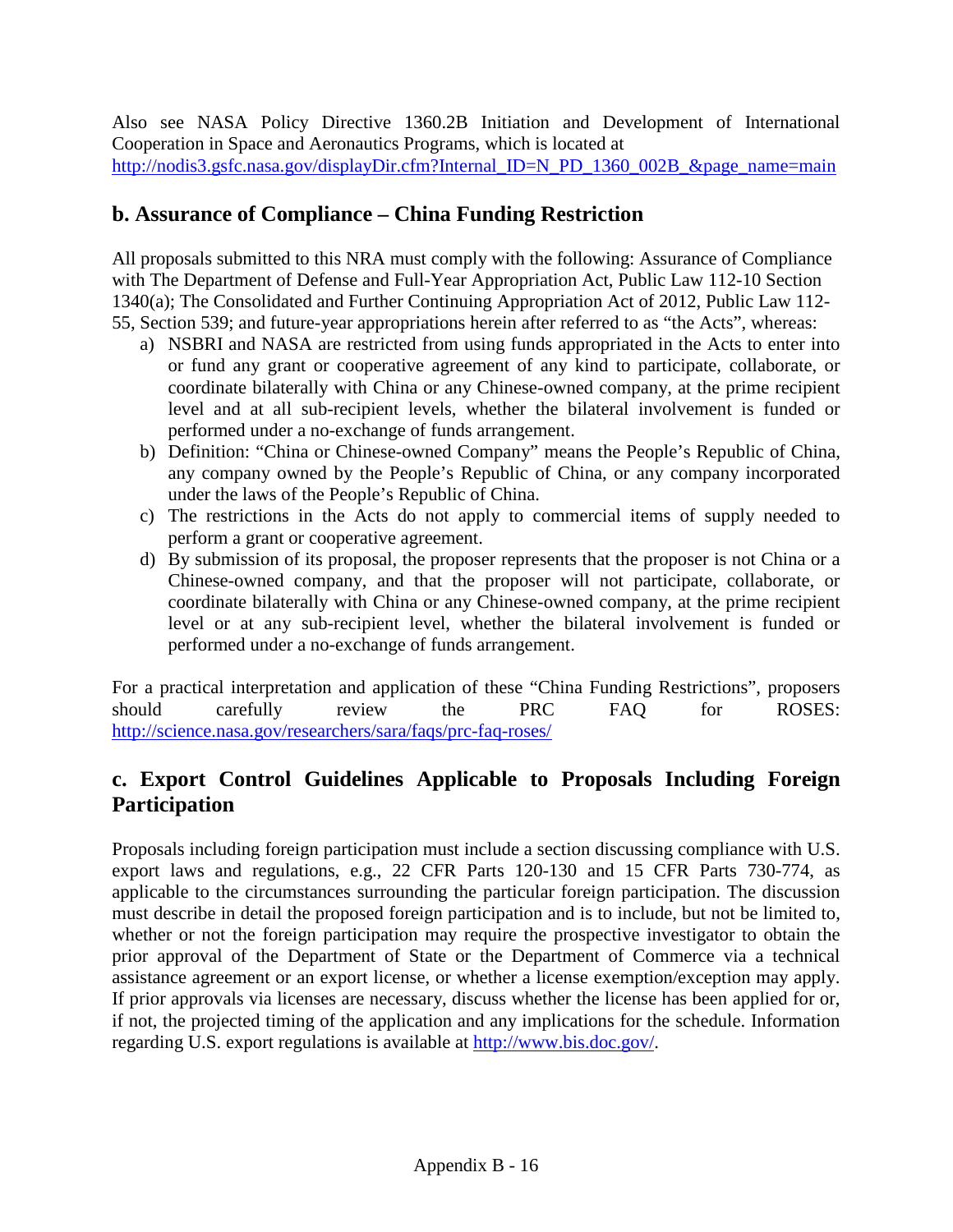## **3. Cost Sharing or Matching**

NSBRI awards require a cost-sharing arrangement with all non-government entities consisting of an augmentation of at least 10% of the total annual NSBRI award. This contribution should not be identified in the submitted project budget but will be requested at the time the institutional award is made.

## **4. Data Accessibility**

All research data resulting from NSBRI funded studies must be submitted to NSBRI Headquarters. These data will subsequently be archived in the NASA Life Sciences Data Archive (LSDA) [\(http://lsda.jsc.nasa.gov/\)](http://lsda.jsc.nasa.gov/) for the benefit of the greater research and operational spaceflight community. Archival data products may include but are not limited to low-level (raw) data, high-level (processed) data, meta-data, and data products such as calibration data, documentation, related software, and other tools or parameters that are necessary to interpret the data. Once a grant is awarded, the PI, NSBRI Science Office staff, and the supporting NASA HRP Element Scientist shall work with LSDA to outline specific archiving requirements in an LSDA Data Submission Agreement. These requirements shall include which data are to be included, the format of the data, and the timeframe in which the data is expected to be submitted for archiving.

## **5. Software Sharing Policy**

NSBRI has adopted the National Institute of Health's (NIH) policy concerning the sharing of software produced through NSBRI grants. A software dissemination plan, with appropriate timelines, is expected in the application only if software development is a part of the application. There is no prescribed single use license for software produced through grants responding to this announcement. In accordance with federal law, NSBRI will protect the privacy and ownership rights of software developers. However, NSBRI does have goals for software dissemination, and reviewers will be instructed to evaluate the dissemination plan relative to these goals:

- 1. The software should be freely available to biomedical researchers and educators in the non-profit sector, such as institutions of education, research institutions, and government laboratories.
- 2. The terms of software availability should permit the dissemination and commercialization of enhanced or customized versions of the software, or incorporation of the software or pieces of it into other software packages.
- 3. To preserve utility to the community, the software should be transferable such that another individual or team can continue development in the event that the original investigators are unwilling or unable to do so.
- 4. The terms of software availability should include the ability of researchers to modify the source code and to share modifications with other colleagues. An applicant should take responsibility for creating the original and subsequent "official" versions of a piece of software.
- 5. To further enhance the potential impact of their software, applicants are expected to propose a plan to manage and disseminate the improvements or customizations of their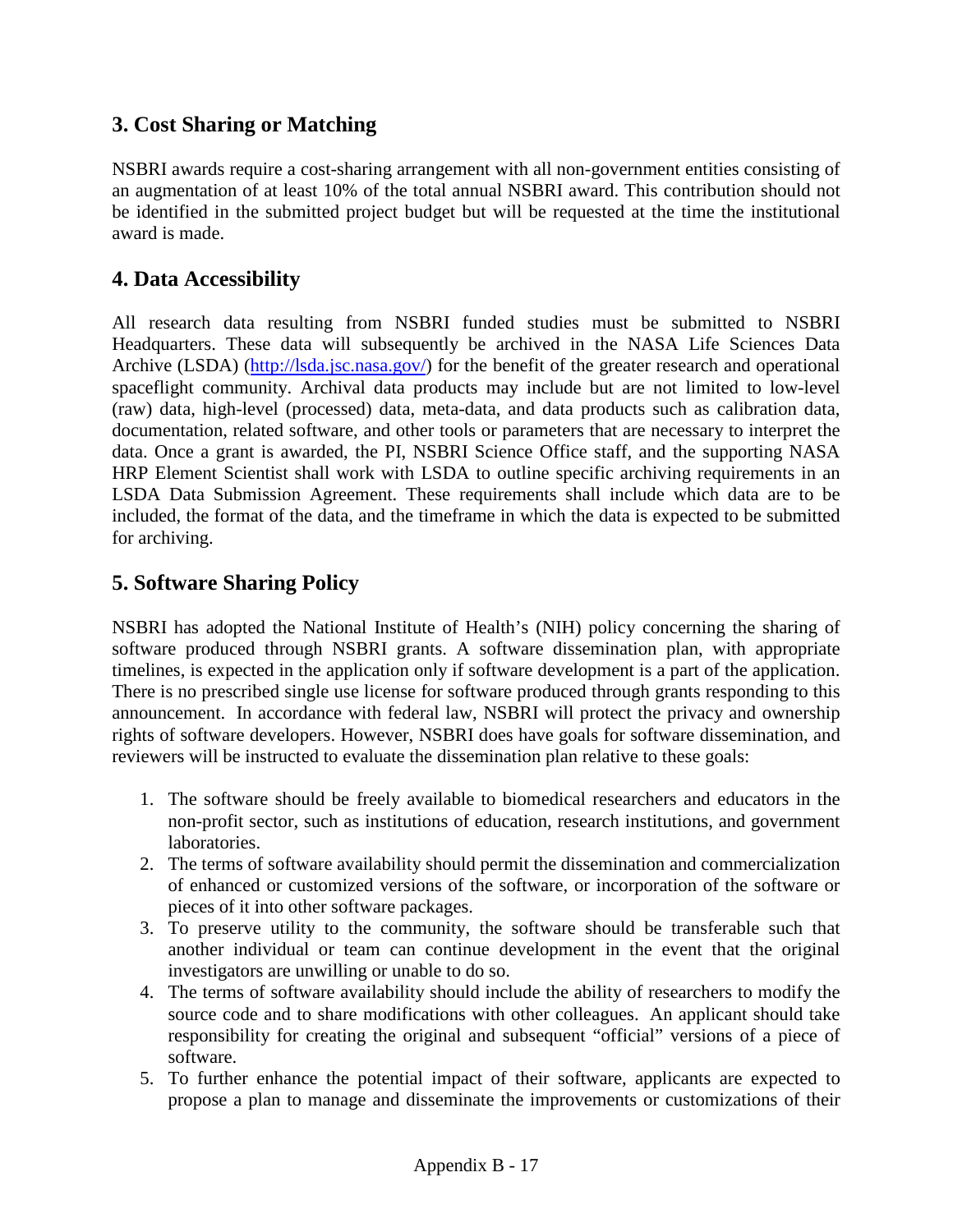tools and resources by others. This proposal may include a plan to incorporate the enhancements into the "official" core software, may involve the creation of an infrastructure for plug-ins, or may describe some other solution.

The plan for software sharing will be evaluated during peer review together with any other resource sharing plans.

The adequacy of the software sharing plans will be considered by NSBRI when making recommendations about funding applications as appropriate. In making such considerations, prior to funding, NSBRI may negotiate modifications of software sharing plans with the Principal Investigator. Any software dissemination plans represent a commitment by the institution (and its subcontractors as applicable) to support and abide by the plan.

## **D. Proposal and Submission Information**

## **1. Source of Application Materials**

All information needed to submit an electronic proposal in response to this announcement is contained in this NRA and in the companion document entitled "Guidebook for Proposers Responding to a NASA Research Announcement (NRA)" (hereafter referred to as the *Guidebook for Proposers*) that is located at:

[http://www.hq.nasa.gov/office/procurement/nraguidebook/.](http://www.hq.nasa.gov/office/procurement/nraguidebook/)

Additionally, applicants shall prepare proposals in accordance with the "Instructions for Responding to NASA Research Announcements," NASA Federal Acquisition Regulations (FAR) Supplement (NFS), Part 1852.235-72 (November 2004), hereafter referred to as the *NASA FAR Supplement,* that is located at:

[http://www.hq.nasa.gov/office/procurement/regs/5228-41.htm#52\\_235-72.](http://www.hq.nasa.gov/office/procurement/regs/5228-41.htm%2352_235-72)

The information in this NRA **supersedes** and provides additional direction to that found in the *Guidebook for Proposers* and provides additional direction consistent with the *NASA FAR Supplement*. Proposals that do not conform to the standards outlined in this solicitation will be declared noncompliant and will be handled in accordance with the *NASA FAR Supplement*.

Proposal submission questions received will be answered and published in a Frequently Asked Questions (FAQ) document. This FAQ will be posted on the NSPIRES solicitation download site alongside this NRA, and will be updated periodically between submission release and the Step-2 proposal due date. Any supplemental information will also be posted alongside this NRA.

## **2. Content and Form of Proposal Submission**

### **a. Registration in NASA Proposal Data System**

This NRA requires that the proposer register key data concerning their intended submission with the NASA Solicitation and Proposal Integrated Review and Evaluation System (NSPIRES)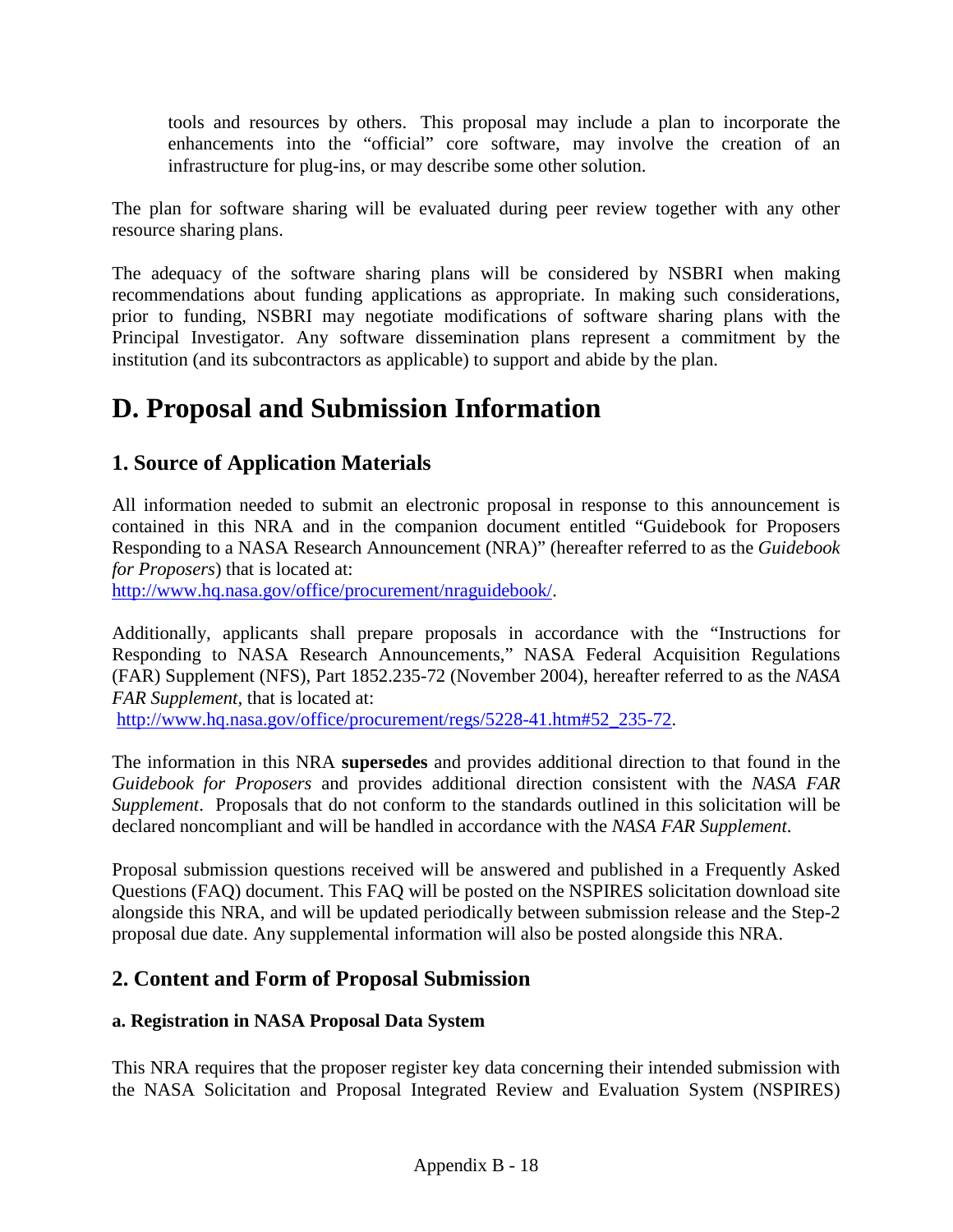located at [http://nspires.nasaprs.com.](http://nspires.nasaprs.com/) **Potential applicants are urged to access this site well in advance of the proposal due date(s) of interest to familiarize themselves with its structure and enter the requested identifier information. It is especially important to note that every individual named on the proposal's** *Cover Page* **(see further below) must be registered in NSPIRES and that such individuals must perform this registration themselves. Team members will be asked to confirm their organization affiliation when added to a proposal.**  No one may register a second party, even the Principal Investigator (PI) of a proposal in which that person is committed to participate. This data site is secure and all information entered is strictly for NASA's use only.

Every organization that intends to submit a proposal to NSBRI in response to this NRA, including educational institutions, industry, nonprofit institutions, NASA Centers, the Jet Propulsion Laboratory, and other U.S. Government agencies, **must be registered in NSPIRES**, regardless of the electronic system used to submit proposals. Such registration must be performed by an organization's electronic business point-of-contact (EBPOC) in the Central Contractor Registry (CCR).

#### **b. Electronic Submission**

**Proposals must be submitted electronically. Step-1 and Step-2 proposals must be submitted electronically by one of the officials at the PI's organization who is authorized to make such a submission**. All team members must be registered in NSPIRES and confirm their organizational affiliation when added to a proposal before the PI organization official can submit. It is strongly recommended that the PI work closely with his/her team members and organization official to ensure the proposal is submitted by the due date and time listed in this solicitation. **Proposals submitted after the listed due dates and times will be will be declared noncompliant and will be handled in accordance with the NASA FAR Supplement.**

NSBRI Step-1 proposers must use NSPIRES for proposal submission. All proposers, team members, and agency officials must be registered before proposal submission with NSPIRES regardless of the electronic system used to submit proposals. NSPIRES remains the only system through which a Step-1 proposal can be continued as a Step-2 proposal. Proposers submitting a Step-1 proposal who receive an invitation to submit a Step-2 proposal will have the option of building on a stored Step-1 proposal within the NSPIRES database. All invited proposers must use NSPIRES for Step-2 proposal submission.

NSPIRES accepts fully electronic proposals through a combination of data-based information (e.g., the electronic *Cover Page* and its associated forms) and uploaded PDF file(s) that contain the body of the proposal. The website will provide a list of all elements that make up an electronic proposal, and the system will conduct an element check to identify any item(s) that is(are) apparently missing or incomplete. Proposers are particularly encouraged to begin their submission process early.

Requests for assistance in accessing and/or using this Website may be directed by E-mail to [nspires-help@nasaprs.com](mailto:nspires-help@nasaprs.com) or by telephone at 202-479-9376 Monday through Friday, 8:00 AM – 5:00 PM Eastern Time. Frequently Asked Questions (FAQs) may be accessed through the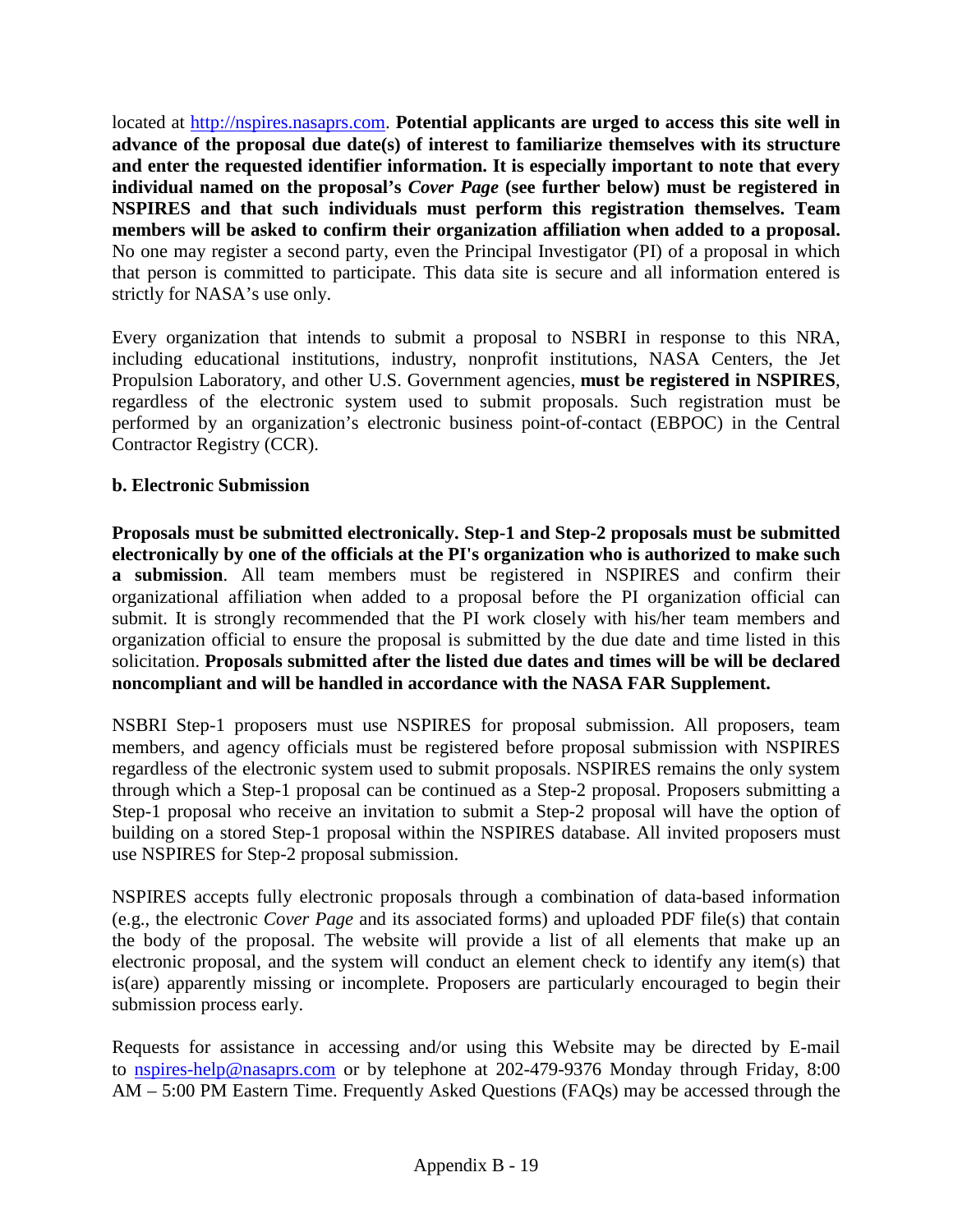Proposal Online Help site at [http://nspires.nasaprs.com/external/help.do.](http://nspires.nasaprs.com/external/help.do) Tutorials of NSPIRES are available at [http://nspires.nasaprs.com/tutorials/index.html.](http://nspires.nasaprs.com/tutorials/index.html)

## **3. Intent to Propose and Step-1 Proposals**

Proposals solicited through this NRA will use a 2-Step proposal process for which the Notices of Intent (NOI) take the form of a required Step-1 proposal.

The NSPIRES system will guide proposers through submission of all required proposal information. **Please note that the Proposal Summary, Business Data, Program Specific Data, and Proposal Team are required Cover Page Elements for a Step-1 proposal.** The proposal summary should be between 100-300 words (4000 characters maximum) and understandable by the layman reader. Budgets should not be included with the Step-1 proposal. The project team is not considered binding for Step-1 and can be adjusted in an invited Step-2 proposal. **Failure to include any of the key components may result in return of your Step-1 proposal without review**.

To initiate a Step-1 proposal:

- Log in using your NSPIRES user name and password.
- Click on Proposals under the NSPIRES Options.
- Click on the Create Proposal button in the upper right hand corner of the screen.
- Select "Solicitation" to prepare a new proposal.
- Click the button for "Appendix B: NSBRI Research and Technology Development to Support Crew Health and Performance in Space Exploration Missions" (NNJ15ZSA001N-NSBRI).
- Follow the step-by-step instructions provided in NSPIRES to complete your Step-1 proposal.

**Step-1 proposals submitted to NSBRI** will include a synopsis of the intended research, with the total length of the proposal not to exceed five  $8\frac{1}{2}$  by 11 inch pages using a standard 12-point font and one inch margins. This synopsis will be provided as a PDF proposal document upload, and must not be password protected or locked in any way. **Required elements** of the five-page, Step-1 application include:

- (1) a proposed NSBRI team assignment
- (2) a clear indication of the relevance to one or more of the research emphases (Section A.2.a-f)
- (3) a plan outline for countermeasure(s) and/or technology development (including approach and key personnel)
- (4) the project impact
- (5) the rationale for the significance of the proposed research in mitigating risks associated with human exploration of space
- (6) the Earth-based applications, and if applicable, commercialization potential.

#### **No additional documents should be uploaded with the Step-1 proposal.** Budget and detailed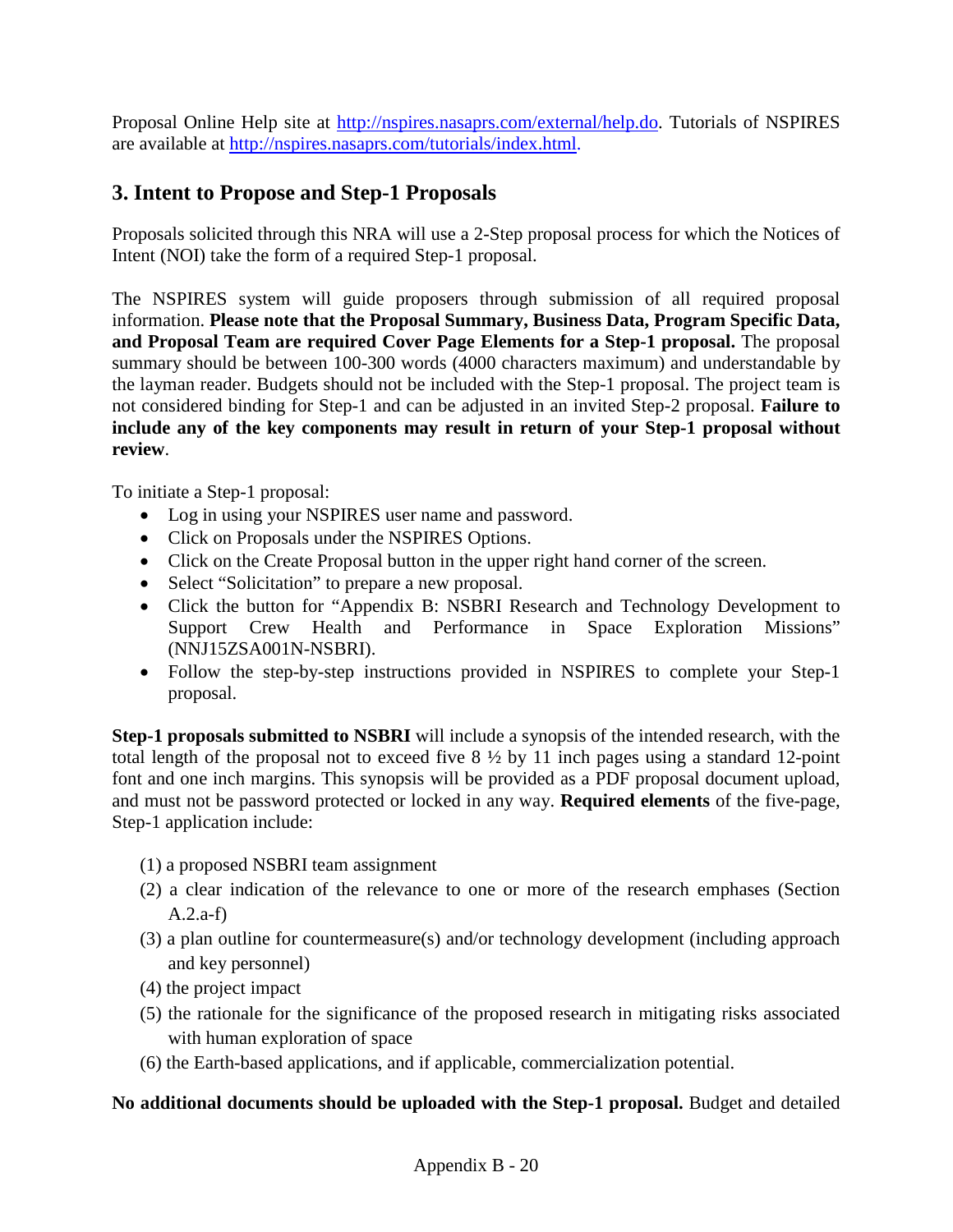program data should not be included with the Step-1 proposal. Project personnel are not considered binding for Step-1 and can be adjusted in an invited Step-2 proposal. References are not required for the Step-1 proposal, and if included, count towards the 5-page limit.

If your proposal is a resubmission, you should identify it as such in your Step-1 submission; you are not, however, required to address prior reviews unless invited to submit a full proposal. Please be aware that submission of a Step-1 proposal to re-introduce a proposal invited during a previous review cycle to submit as a Step-2 proposal, but not funded (i.e. a re-submission from a previous round of review), does not guarantee that this newly submitted Step-1 proposal will necessarily be judged as responsive to the areas of focus in the current NRA and therefore invited to submit as a Step-2 proposal.

Step-1 proposals are prepared by the PI or a designated representative of the PI. **Step-1 proposals are submitted by an official of the PI's organization after the PI has released the prepared proposal to the institution official.** It is strongly recommended that the PI work closely with his/her organization official to ensure the proposal is submitted by the due date and time listed in this solicitation. Proposals will not be accepted after the listed due dates except for as provided in the *NASA FAR Supplement 1852.235-72(g)*.

Step-1 proposals shall be electronically submitted by the due date and time listed in Section G. Electronic submission of Step-1 proposals will be open during the period listed in Section G.

All submitters of Step-1 proposals must log in to NSPIRES on or after the Step-1 notification date listed in Section G to receive their Step-2 full proposal invitation status. A courtesy email will be generated by NSPIRES as a reminder to check full proposal invitation status; however, it is the responsibility of the submitter to log in to NSPIRES to receive their full proposal invitation status.

Decision information can be accessed in two ways:

- 1) After logging in, the PI selects the "Proposals" link, the "Submitted Proposals/NOIs" link, and then clicks on the proposal submitted to the solicitation identified above. The document(s) provided by NASA will be displayed under the heading "PI Information Package" located at the bottom of the "View Proposal" page.
- 2) After logging in, the Authorized Organization Representative selects "Organization Mgmt" link and, from within the submitting organization, selects the "Organization Proposals" link, the "Submitted Proposals" link and then clicks on the proposal submitted to the solicitation identified above. The document(s) provided by NASA will be displayed under the heading "PI Information Package" located at the bottom of the "View Proposal" page.

## **4. Instructions for Preparation of Invited Step-2 Proposals**

Step-2 proposals are due by the due date and time listed in Section G. **Step-2 proposals will be accepted from invited proposers only.** Invited Step-2 proposals must be submitted through the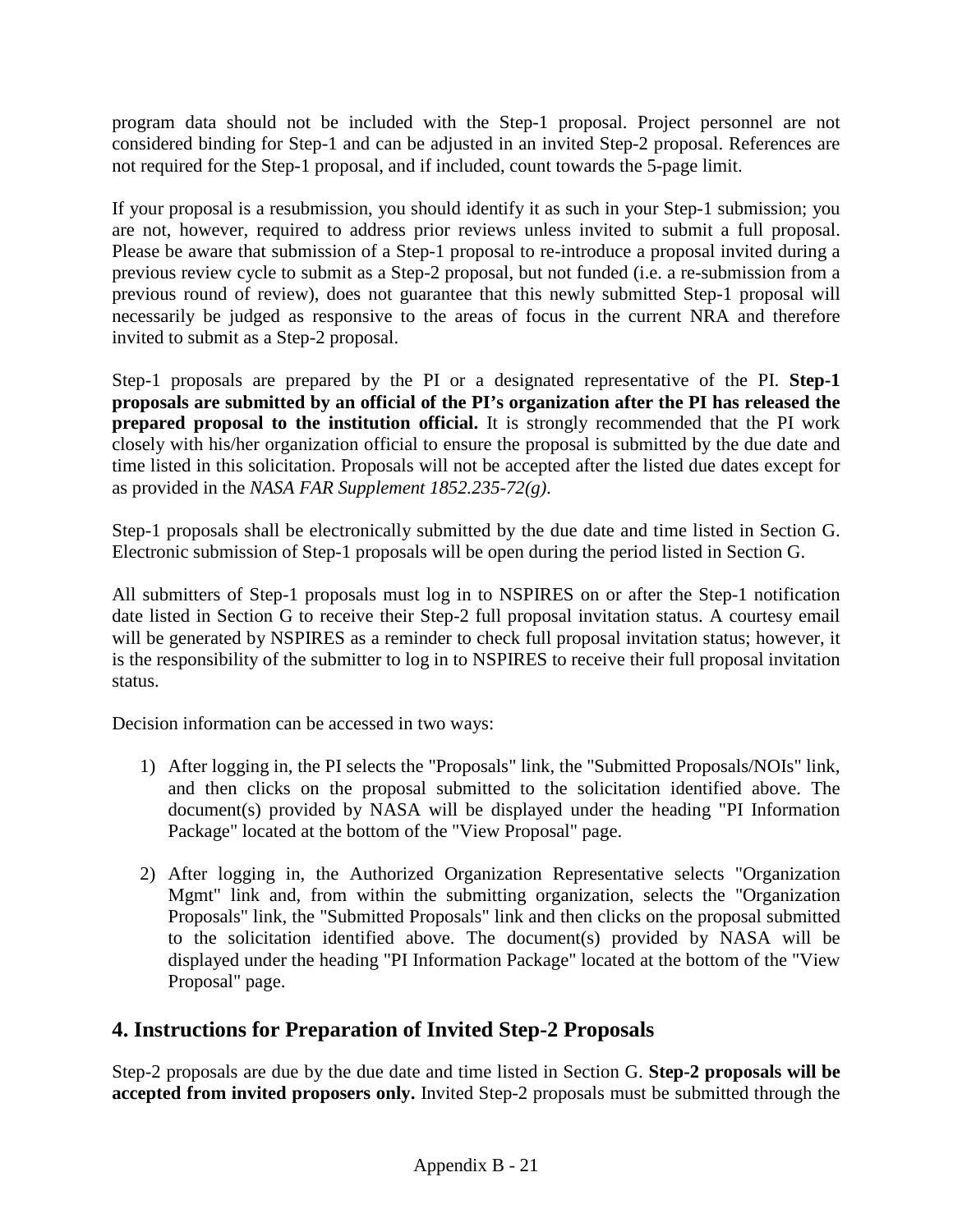#### NSPIRES system.

The NSPIRES system will guide proposers through submission of all required proposal information. Select **prior-phase proposal** when creating an invited Step-2 proposal. Please note that the Proposal Summary, Business Data, Budget, and Proposal Team and Program Specific Questions are required Cover Page Elements for all Step-2 proposals. The proposal summary should be between 100-300 words (4000 characters maximum) and understandable by the layman reader. In addition to the Cover Page online budget forms, proposers are encouraged to provide expanded budgets as needed (i.e. subcontracts) as part of their budget justification (see number 11 below and the Guidebook for proposers). **For proposals with NASA civil servant team members only:** Proposers are required to enter the NASA civil servant team member name and fraction of full-time equivalent (FTE) involvement in the same field under the Item column in section F "Other Direct Costs" of the online budget. The funds requested should be entered as the Total Requested Funds for the NASA civil servant, including salary, fringe, materials, travel, etc. (see the FAQ posted alongside this document for additional budget instruction). This budget entry should be made for each year of NASA civil servant involvement, and is in addition to the agency identification under the team member section and the NASA civil servant FTE designation under the business data section.

To ensure proper Step-2 proposal transmission, please provide only **one** PDF attachment upload ordered as below. **For proposal sections 2 through 9 and section 17, specific instructions are given in this NRA (see section D.4.a though D.4.g). These specific instructions supersede those found in the NASA Guidebook for Proposers. Proposals that do not conform to these requirements may be declared noncompliant and declined without review.** For sections 10- 16, proposers are encouraged to reference the NASA Guidebook for Proposers; however, there are no specific submission compliance requirements for these sections (format, structure, page counts, etc.).

- *1. Table of Contents*
- *2. If applicable, inclusion of the Flight Experiment Resource Worksheet, or Analog Study Resource Worksheet.*
- *3. Software Sharing Plan, if applicable.*
- *4. Map to HRP Integrated Research Plan (IRP) (see D.4.a below).*
- *5. Animal Care or Human Subjects certifications, if applicable (see D.4.b below).*
- *6. Response to prior review, if applicable (see D.4.c below).*
- *7. Productivity of currently funded research, if applicable (see D.4.d below).*
- *8. Vertebrate Animal Scientific Review, if applicable (see D.4.e below and VASR posted on NSPIRES solicitation site).*
- *9. Scientific or Technical Project Description (see section D.4.f below).*
- *10. References and Citations.*
- *11. Management Approach (see Guidebook for Proposers).*
- *12. Personnel Curriculum Vitae (CV's) (see Guidebook for Proposers).*
- *13. Current and Pending Support (see Guidebook for Proposers).*
- *14. Facilities and Equipment (see Guidebook for Proposers).*
- *15. Budget Justification of Proposed Costs (see Guidebook for Proposers).*
- *16. Letters of Collaboration or Support.*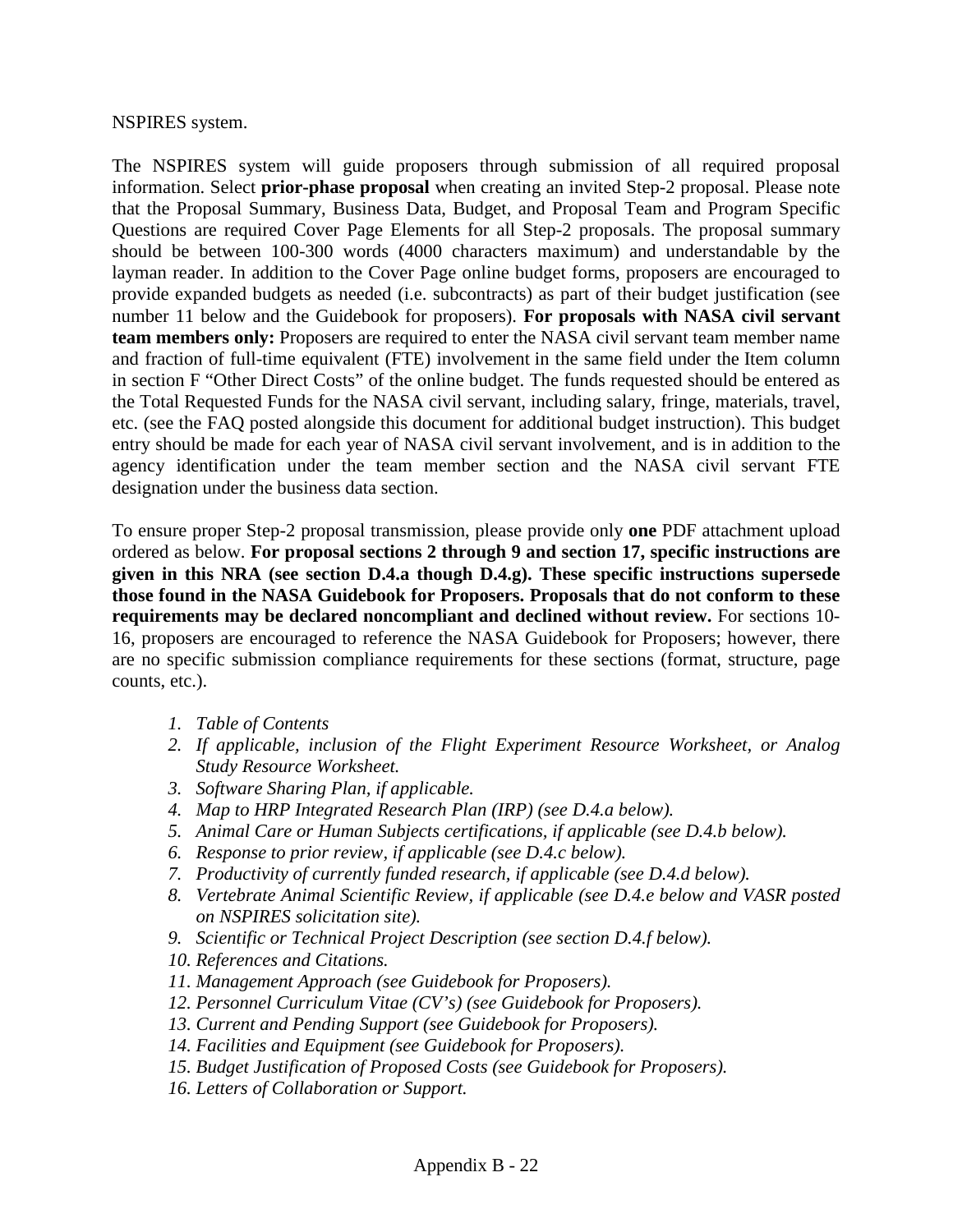#### *17. Appendices or Reprints (See D.4.g below).*

While the NSPIRES system allows for the upload of supporting documents as separate uploads, please provide the information above in only one PDF proposal document upload. It is essential that all PDF files generated and submitted meet NASA requirements. At a minimum, it is the responsibility of the proposer to:

- 1) ensure that all PDF files are unlocked and that edit permission is enabled this is necessary to allow NSPIRES to concatenate submitted files into a single PDF document; and
- 2) ensure that all fonts are embedded in the PDF file and that only Type 1 or TrueType fonts are used. In addition, any proposer who creates files using TeX or LaTeX is required to first create a DVI file and then convert the DVI file to Postscript and then to PDF.

See [http://nspires.nasaprs.com/tutorials/PDF\\_Guidelines.pdf](http://nspires.nasaprs.com/tutorials/PDF_Guidelines.pdf) for more information on creating PDF documents that are compliant with NSPIRES.

There is a recommended 10 MB size limit for proposals (Section 2.3(c) of the NASA Guidebook for Proposers). Large file sizes can impact the performance of the NSPIRES system. Most electronically submitted proposals will be less than 2 MB in size.

NSPIRES accepts electronic proposals through a combination of data-based information (e.g., the electronic Cover Page) and the uploaded PDF file that contains the proposal as outlined above. The NSPIRES proposal submission process ensures that a minimum set of required proposal cover page fields are completed. Provision of the proposal summary and business data elements of the cover page will be necessary in order for the Authorized Organizational Representative (AOR) to submit the proposal to NASA. If either of these two proposal elements is incomplete, the "View Proposal/ Check Elements" function of NSPIRES will display red "error" flags and messages to alert the user to the information that is required but missing, and the "Submit Proposal" button will not be available. Although the PI will be able to release the proposal to the AOR, the proposal cannot be submitted by the AOR to NASA until these required fields are complete. Any additional information that is missing will be identified by yellow "warning" flags. Proposers are reminded to check the solicitation instructions to ensure compliance with all instructions, as adherence to these two element validation checks alone is insufficient to guarantee a compliant proposal. Additionally, in those cases where instruction in the NRA contradicts an NSPIRES warning, the NSPIRES yellow "warning" may be ignored. Proposers should follow the NRA instructions closely to help ensure submission of a compliant proposal.

The NSPIRES system is limited in the character sets that can be used in filling out on-line forms. Please refer to the on-line tutorials when using special characters. Alternatively, spell out special characters where possible (such as micro rather than the Greek symbol). Applicants are encouraged to preview their proposal prior to releasing the proposal to their designated Organization by clicking the "Generate" button at the bottom of the View Proposal Screen in NSPIRES. The "Generate" feature allows applicants to preview their entire proposal in a single PDF file prior to submittal, but it is not a required step in the submission process. Please contact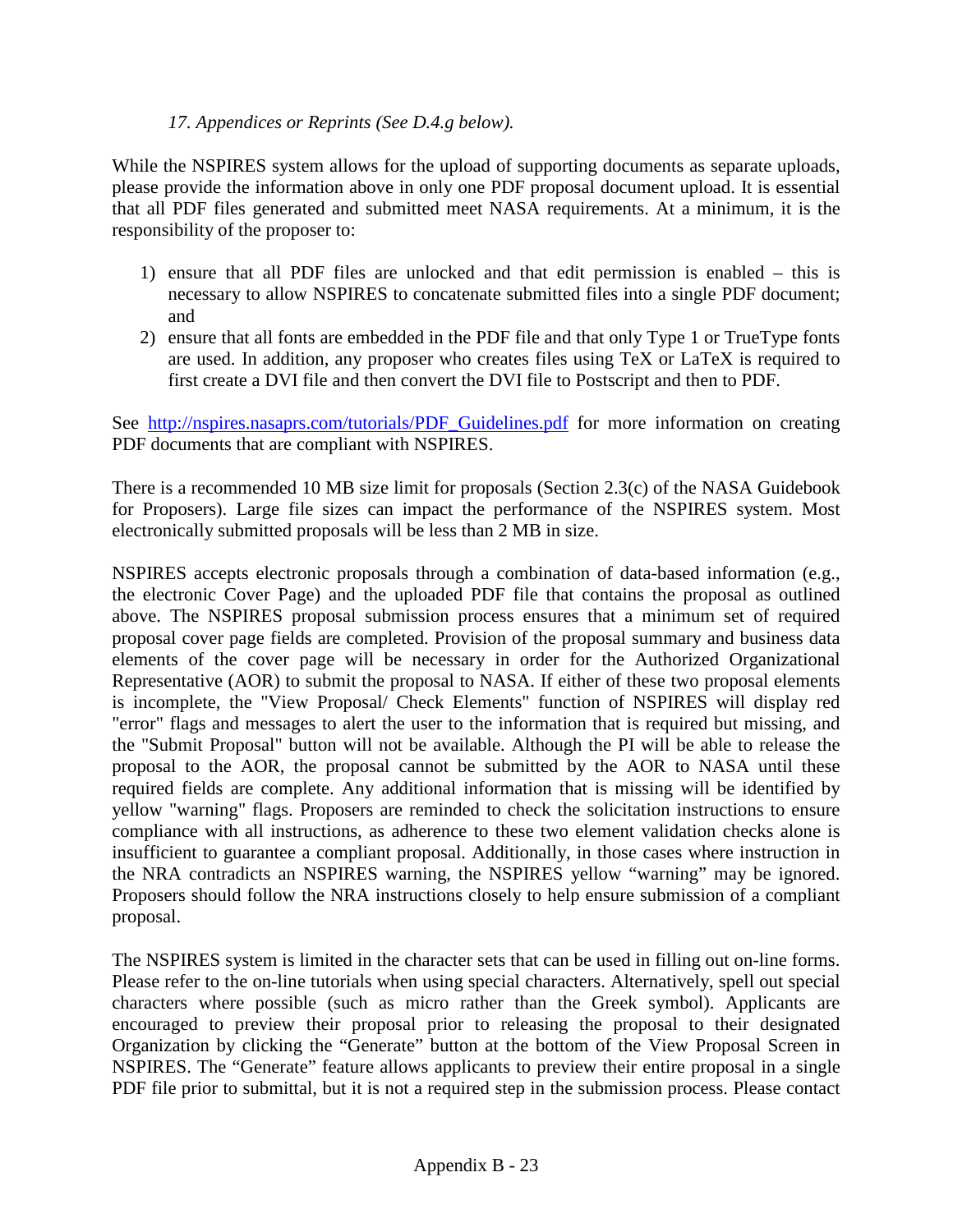the NSPIRES Help Desk for assistance with this feature (e-mail [nspires-help@nasaprs.com](mailto:nspires-help@nasaprs.com) or by telephone at 202-479-9376).

#### **a) Human Research Program Human Research Roadmap**

The investigator must examine and understand the research emphases outlined in this NRA and the risks identified in the HRP Human Research Roadmap (HRR) [\(http://humanresearchroadmap.nasa.gov\)](http://humanresearchroadmap.nasa.gov/). Proposers must include a description as part of their proposal of how their research aims map to the identified IRP risks, gaps and deliverables. This description is limited to two pages and does not count towards the 20-page limit of the project description.

#### **b) Special Matters**

For proposals employing human subjects and/or animals, assurance of compliance with human subjects and/or animal care and use provisions is required.

Policies for the protection of human subjects in NASA sponsored research projects are described in NASA the NASA Policy Directive (NPD) 7100.8E "Protection of Human Research Subjects" [\(http://nodis3.gsfc.nasa.gov/displayDir.cfm?t=NPD&c=7100&s=8E\)](http://nodis3.gsfc.nasa.gov/displayDir.cfm?t=NPD&c=7100&s=8E)

Animal use and care requirements are described in the NASA Code of Federal Regulations (CFR) 1232 [\(http://www.gpo.gov/fdsys/granule/CFR-2012-title14-vol5/CFR-2012-title14-vol5](http://www.gpo.gov/fdsys/granule/CFR-2012-title14-vol5/CFR-2012-title14-vol5-part1232/content-detail.html) [part1232/content-detail.html\)](http://www.gpo.gov/fdsys/granule/CFR-2012-title14-vol5/CFR-2012-title14-vol5-part1232/content-detail.html).

NASA utilizes a just-in-time practice for approval of the use of human subjects or animals. If the IRB/IACUC certification is already approved at proposal submission, attach a copy of the certification as part of the proposal.

After award, a statement must be provided from the Applicant institution which identifies the selected proposal by name and which certifies that the proposed work will meet all Federal and local requirements for human subjects and/or animal care and use. This includes relevant documentation of Institutional Review Board (IRB) approval and/or approval by the Institutional Animal Care and Use Committee (IACUC). NASA will require current IRB and IACUC certification prior to each year's award.

For delivery of any certifications received after the proposal due date, please contact Kevin Willison, Senior Scientist, NASA Research and Education Support Services, at kwillison@nasaprs.com.

#### **c) Revised Proposals**

Investigators submitting a proposal in response to this solicitation, and whose most recent submission that included similar specific aims to any NASA or NSBRI sponsored research announcement was not accepted, are required to submit an explanation of how the current proposal addresses criticisms from previous review cycles. This explanation shall be presented preceding the research description as part of the main proposal upload and is limited to two pages. This explanation should include changes to the current proposal as a result of review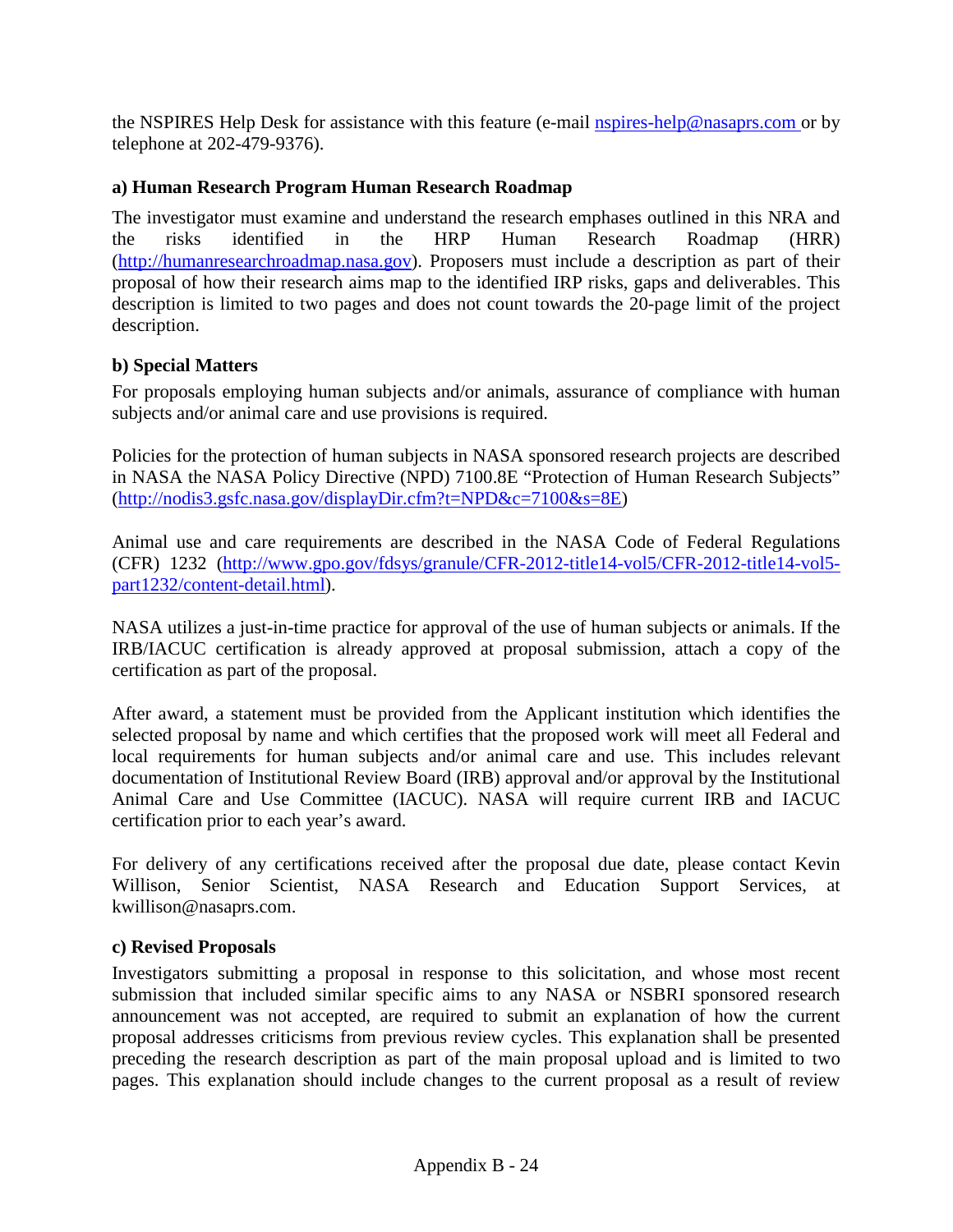comments and/or explanation as to why prior review comments are not applicable to the current proposal.

Investigators resubmitting a proposal in response to this solicitation may only submit a proposal with similar hypothesis(es) and aims a total of three times (original submission plus two resubmissions). Significant changes must be made to the proposal hypothesis(es) and specific aims for consideration after the third attempt or the proposal will be declined without further review.

These two pages are not considered part of the 20-page project description. Proposal reviewers will be provided with the evaluations of prior submissions. Proposers must respond to prior criticisms relevant to any portion of the new proposal under consideration. Proposers who have questions concerning their response to a prior review are encouraged to contact Kevin Willison, Senior Scientist, NASA Research and Education Support Services, at kwillison@nasaprs.com.

#### **d) Productivity of NASA- or NSBRI-Funded Research**

Proposers currently funded by or who have received funding within the last three (3) years from NASA or NSBRI must provide specifics to the productivity of the supported research including progress in experiments, completion of milestones and deliverables, research publications, and new findings. This explanation should be presented preceding the research description as part of the main proposal upload and is limited to two pages. These two pages are not considered part of the 20-page project description. Related impacts to the proposed research plan, if any, should be highlighted in the body of the project description. **Proposers that request continued support that do not include this productivity section will be returned to the submitter without panel review and will not be considered for funding.**

#### **e) Vertebrate Animal Scientific Review (if applicable)**

Each response to this solicitation that requires vertebrate animals must address the five points outlined in the Vertebrate Animal Scientific Review (VASR) instructional document posted alongside this NRA. This response should be presented as part of the main proposal upload and is limited to two pages. These two pages are not considered part of the 20-page project description. A sample VASR is provided in the VASR instructional document.

#### **f) Scientific/Technical/Management Section (Project Description)**

The length of the project description of the proposal shall not exceed 20 pages using standard (12 point) type. Text shall have one-inch margins. Referenced figures and tables must be included in the 20 pages of the project description; however, figure captions can use a 10-point font. The proposal shall contain sufficient detail to enable reviewers to make informed judgments about the overall merit of the proposed research and about the probability that the investigators will be able to accomplish their stated objectives with current resources and the resources requested. The hypotheses (if appropriate) and specific aims of the proposed research shall be clearly stated. If applicable, a statistical section with proper justification should be included in the project description. **Proposals that exceed the 20-page limit for the project description (inclusive of ALL figures and tables) will be declared noncompliant and will be handled in accordance with Appendix A. Cited literature and all other proposal sections are not considered part of the 20-page project description.** Reviewers are not required to consider information presented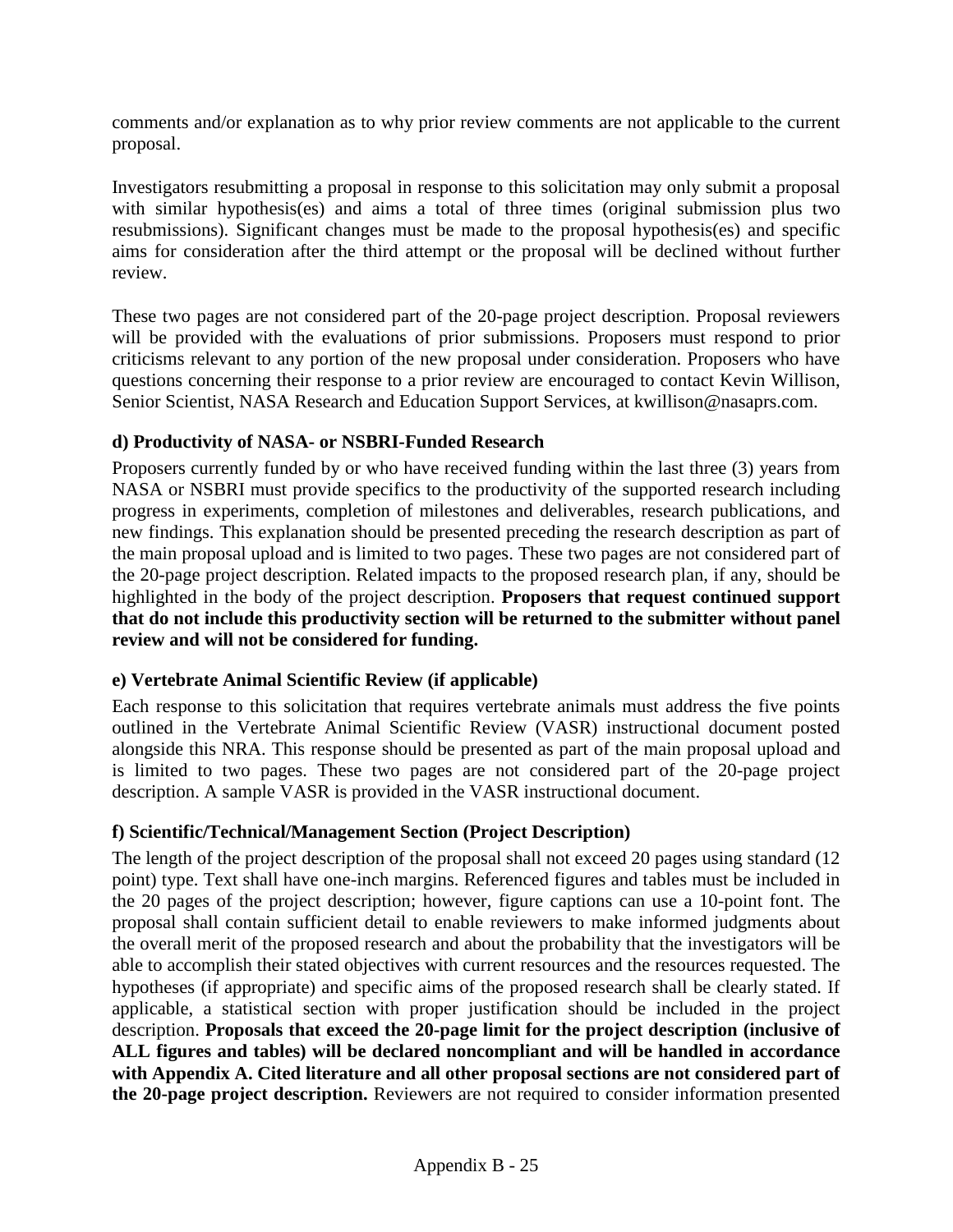as appendices or to view and/or consider Web links in their evaluation of the proposal.

#### **g) Reprints and Appendices**

Reprints and Appendices, if any, do not count toward the project description page limit, and are to be included following all other sections of the proposal (**reviewers are not required to consider information presented in proposal appendices**).

## **E. Proposal Evaluation Process**

## **1. Step-1 Proposal Relevancy Review**

Each Step-1 proposal will be reviewed by members of the Institute's Executive Science and Medicine Council (ESMC). The ESMC will incorporate advice from NASA, and determinations of relevancy will be made, from which a final composite recommendation of "relevant" or "not relevant" will be made based upon research emphases outlined in Section A.2. Only those Step-1 proposals having a final evaluation of "relevant" will be invited to submit a full Step-2 proposal.

## **2. Step-2 Proposal Intrinsic Scientific and Technical Merit**

To be responsive to this research solicitation, proposed studies should produce research product(s) that address the research emphases stated in this solicitation, and lead to new knowledge within accepted scientific and technology standards.

All of the following criteria will be used in determining the merit score.

#### **Significance:**

Does this study address a research emphasis stated in this solicitation? Does the study test a significant hypothesis or produce data that would enable a significant hypothesis to be generated? If the study is non-hypothesis driven, are the data produced needed to understand or reduce the risk addressed by the research emphasis? If the task will produce a software model or tool, how will it serve to better quantify or mitigate a risk? If the aims of the application are achieved, how well will the product(s) address the research emphases? If the aims of the application are achieved, how will scientific knowledge or technology advance?

#### **Approach:**

Are the conceptual framework, design, methods, and analyses adequately developed, well integrated, and appropriate to the aims of the project? Is the proposed approach likely to yield the desired results? Does the applicant acknowledge potential problem areas and consider alternative tactics?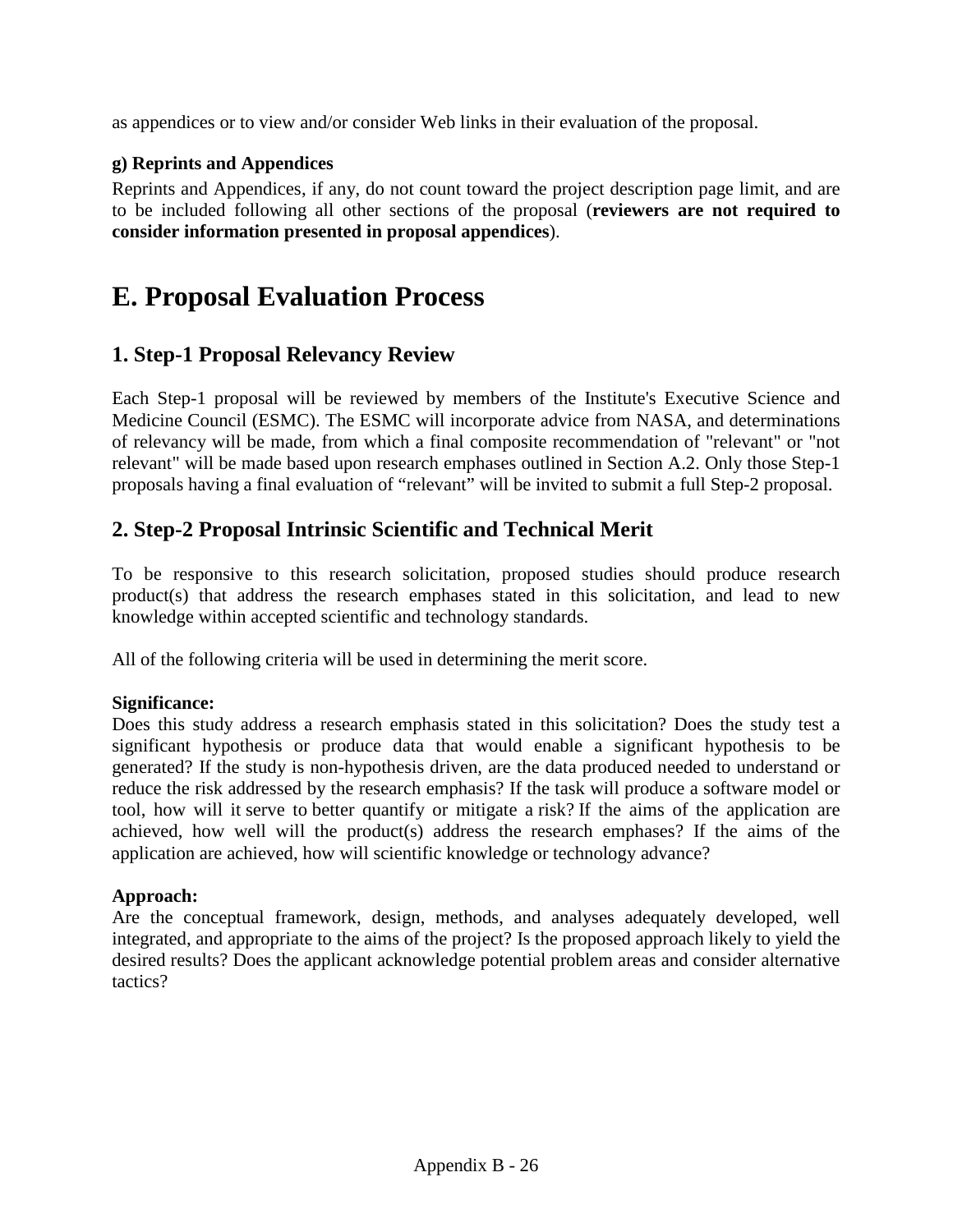#### **Statistical Plan:**

Does the study provide adequate justification for sample size? For example, is the choice of primary outcome relevant for the stated Aims? Are assumed effect magnitudes reasonable? Are assumed variability estimates reasonable? Are they estimated properly? Are they relevant for the proposed experimental design and data analysis methodology? What Type I and Type II errors are assumed? Is there room for a tradeoff here to accommodate sample size constraints and still provide useful information from the study? Do the investigators provide a reasonable data analysis plan? For example, is it appropriate for the proposed experimental design (e.g. repeated measures)? Does it address research hypotheses or aims? Is it robust to the sampling and other constraints associated with the research venue?

#### **Risk Mitigation:**

For a study quantifying risks to crew health or performance; does the study adequately improve the understanding of the adverse consequences, the probability of its occurrence, or the timeframe in which the risk must be addressed? For a study developing countermeasures, will the proposed countermeasure reduce a risk to crew health or performance, reduce the impact of the risk or reduce the resources required to mitigate it? For a study developing technology, will the research product reduce the risk to crew health or performance, reduce its impact or better define it and is the technology feasible within the confines of the operational environment?

#### **Investigators:**

Are the investigators appropriately trained and well suited to carry out this work? Is the work proposed appropriate to the experience level of the principal investigator and any coinvestigators? Is the evidence of the investigators' productivity satisfactory?

#### **Environment:**

Does the scientific environment in which the work will be performed contribute to the probability of success? Do the proposed experiments take advantage of unique features of the scientific environment or employ useful collaborative arrangements? Is there evidence of institutional support?

### **3. Step-2 Proposal Review and Selection Processes**

### **a. Compliance Matrix**

All proposals must comply with the general requirements of the NRA as described in this solicitation, the *Guidebook for Proposers*, and the *NASA FAR Supplement*. Upon receipt, proposals will be reviewed for compliance with these requirements including:

- 1) Proposals will not be accepted after the due dates and times listed in this announcement except for as provided in the *NASA FAR Supplement*.
- 2) The proposal project description must be no more than 20 pages in length, (including all tables and figures).
- 3) Submission of appropriate IRB or IACUC certification for all proposals using human or animal test Subjects in accordance with the Special Matters requirements listed in section D.4.b.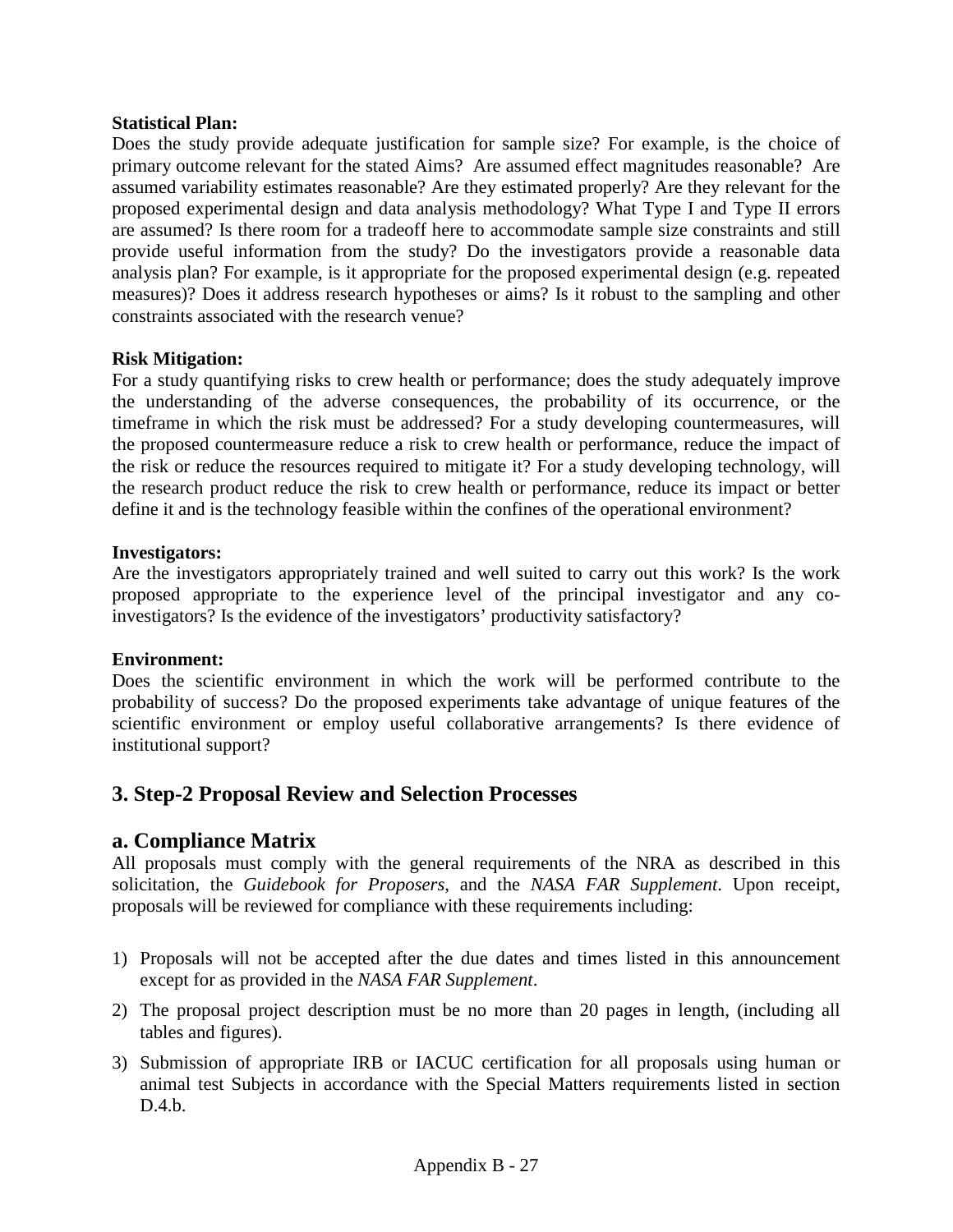- 4) Submission of an appropriate and justified budget for a funding period not exceeding that described in the NRA.
- 5) Investigators who are submitting a proposal in response to this solicitation, and whose most recent submission that included similar specific aims to any NASA or NSBRI sponsored research announcement was not accepted, are required to submit an explanation of how the current proposal addresses criticisms from previous review cycles. This explanation should be presented in a separate form of no more than two pages. Related changes to the research plan should be highlighted in the body of the project description as described in section D.4.c.
- 6) A description of how the research aims map to the identified IRP risks and gaps as described in section D.4.a.
- 7) A description that provides specifics to the productivity of the previously supported research including progress in experiments and research publications and new findings as described in section D.4.d.
- 8) Proposals that require vertebrate animals must include a Vertebrate Animal Scientific Review component as outlined in the VASR, not to exceed two pages.
- 9) For flight proposals, submission of the Flight Experiment Resource Worksheet.

10) Submission of any required analog definition forms.

11) If applicable, inclusion of the Analog Study Resource Worksheet.

12) Submission of all other appropriate information as required by this NRA.

*Note: At NSBRI's discretion, non-compliant proposals may be withdrawn from the review process and declined without further review.* Compliant proposals submitted in response to this NRA will undergo an intrinsic scientific or technical merit review. Only those proposals most highly rated in the merit review process will undergo additional reviews for program balance and cost.

## **b. Scientific and Programmatic Reviews**

The overall evaluation process for proposals submitted in response to this NRA will include a First Tier Merit Review and a Second Tier Program Alignment Review. The **First Tier Review** will be a merit peer review by a panel of scientific or technical subject matter experts. The number and diversity of experts required will be determined by the response to this NRA and by the variety of disciplines represented in the proposals relevant to the research emphases described in this NRA. The merit review panel will assign *a score from 0-100, or assign a Not Recommended for Further Consideration (NRFC)* based upon the intrinsic scientific or technical merit of the proposal. The final score or NRFC designation will reflect the consensus of the peer review panel. After the merit review is complete the panel will be asked to include in their critique of each proposal any comments they may have concerning the proposal's budget. Proposals that are highly rated in the merit review process will undergo a **Second Tier Review** for program alignment.

For research requiring vertebrate animals, the first tier review will also include a VASR as outlined in the VASR posted on the NSPIRES solicitation download site alongside this NRA.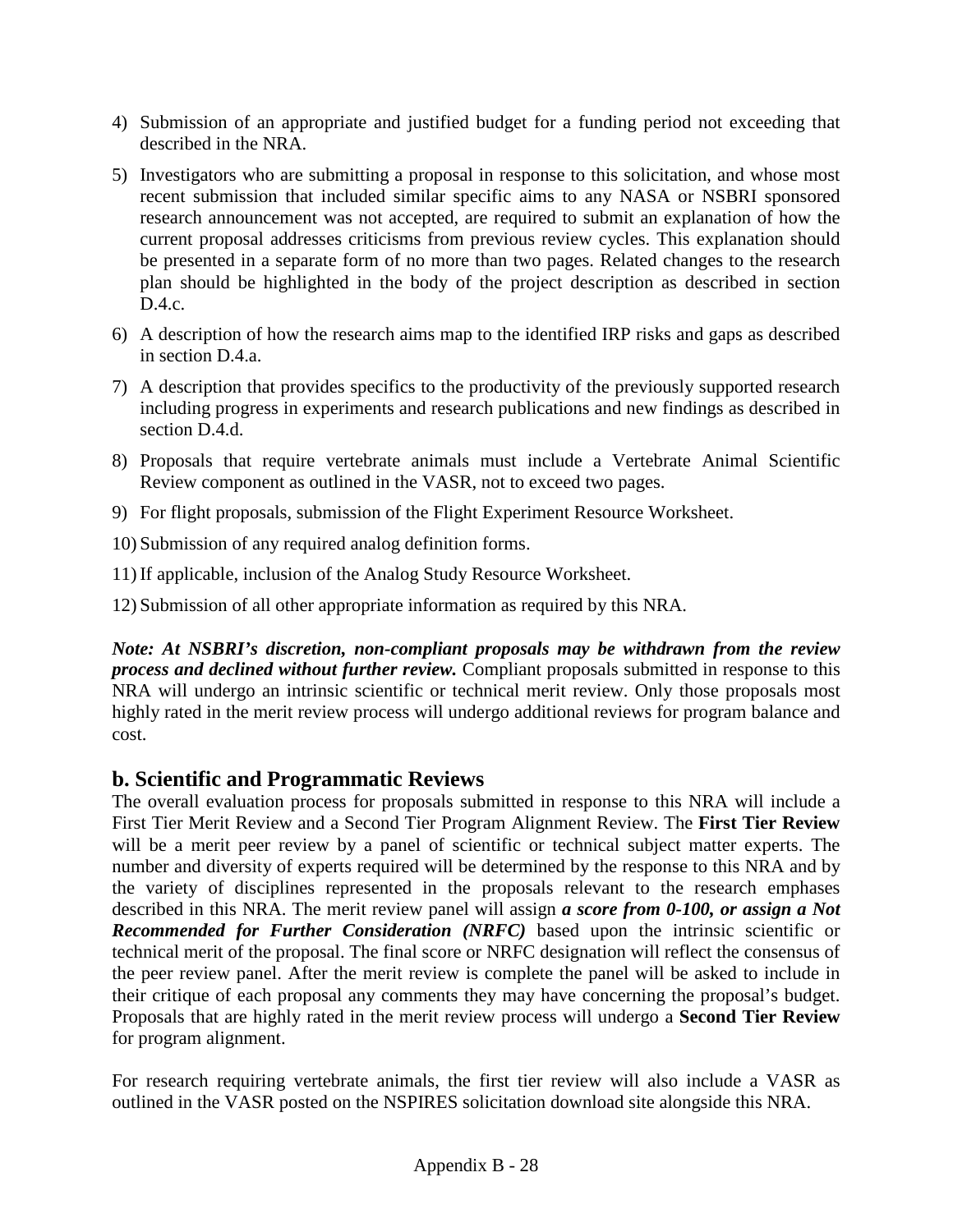In addition, analog definition proposals and flight definition proposals will undergo reviews for feasibility as described below.

For NSBRI, a separate evaluation for program balance and proposed project cost will be performed. Evaluation of the cost of a proposed effort includes consideration of the reasonableness of the proposed cost. Programmatic balance will include an evaluation of how the proposed work may help achieve an appropriate balance of team, scientific and technical tasks in alignment with the IRP and the NSBRI missions. In accordance with the NIH policy that NSBRI has adopted, all applications will also be reviewed with respect to:

- Adequacy of plans to include males and females, members of minority groups, and their subgroups, as appropriate for the scientific goals of the research;
- Plans for the recruitment and retention of subjects;
- Reasonableness of the proposed budget and duration in relation to the proposed research;
- Adequacy of the proposed protection for humans, animals or the environment to the extent they may be adversely affected by the project proposed in the application.
- For proposals requiring vertebrate animals, coding of the VASR rated as Acceptable. NSBRI staff will work with the applicant to resolve concerns prior to award. **Coding of the VASR as Acceptable is required prior to award**.

The NSBRI User Panel (UP) will review those Step-2 proposals in the fundable range for operational relevance and feasibility. A set of selection recommendations will be developed by the NSBRI External Advisory Council (EAC) based on the merit review scores, programmatic balance, recommendations from the UP, and costs. These recommendations will be reviewed with NASA prior to selection by the NSBRI Director.

## **c. Analog Definition Proposals**

Only those analog definition proposals that are most highly rated in the merit review process will undergo additional reviews for analog feasibility. A panel of technical experts from NASA will evaluate the feasibility of carrying out the analog experiment and the potential for establishing teams of investigators to optimize utilization of human subjects, samples, data, and analog resources. This review will be conducted by technical experts familiar with the development and conduct of analog studies.

### **d. Selection**

The information resulting from these two levels of review, as described above, will be used to prepare selection recommendations developed by the NSBRI EAC. Selection for funding will be made by the respective selecting official identified in the Submission section of this NRA.

In order to optimize resources, NASA and NSBRI pursue the intentional formation of investigator partnerships between individual investigators whose experiments will leverage resources by addressing different facets of the same questions. NASA anticipates that such intentional teaming arrangements will result in better utilization of available resources to resolve specific critical questions. NASA and NSBRI strongly encourage investigators submitting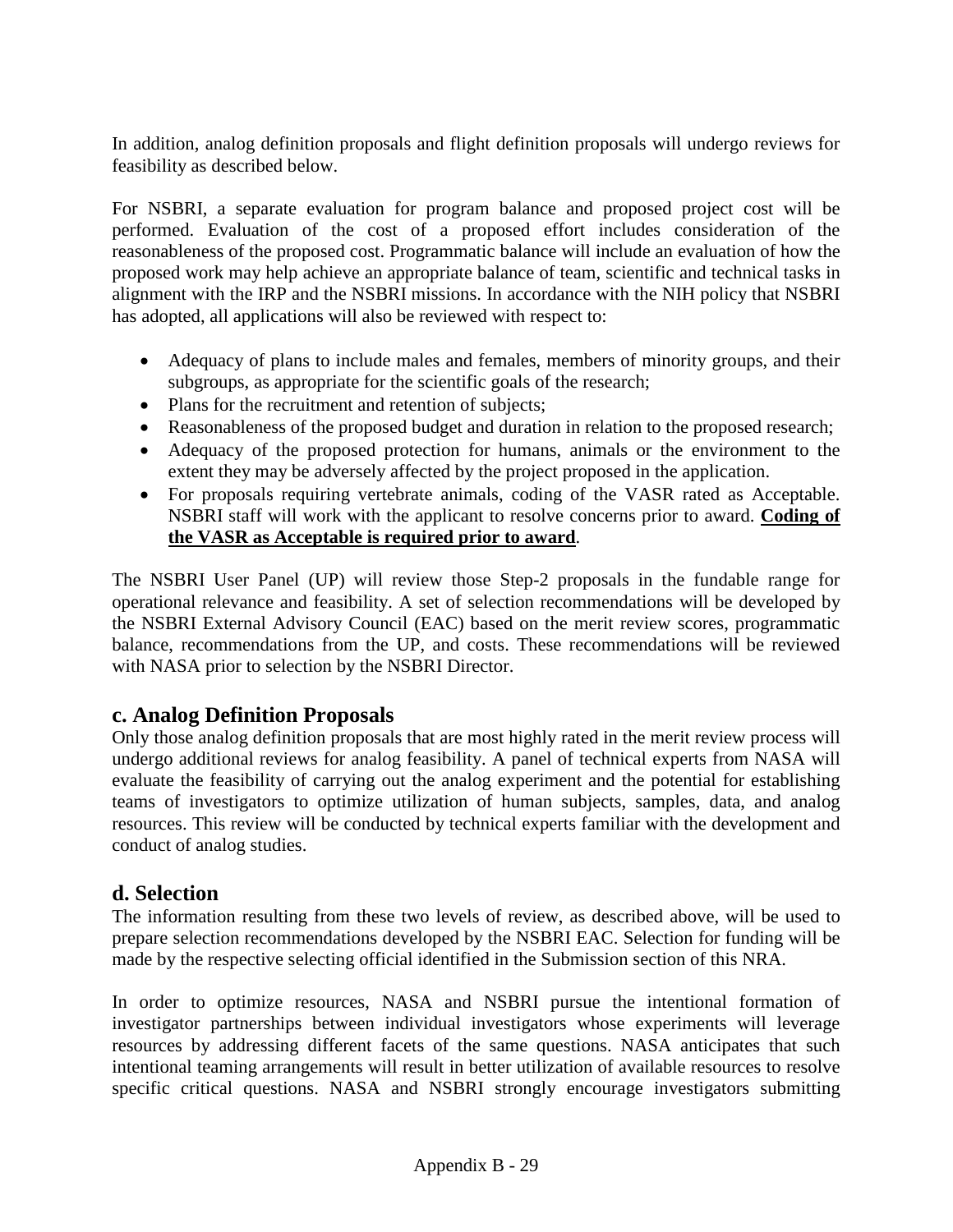applications in response to this NRA to consider identifying collaborations between individual investigators as part of the development of their individual proposals and to identify this precoordination in their management plan. Additional information can be referenced in the NASA FAR Supplement. Finally, NASA and NSBRI may integrate proposals if, in their judgments, the goals, objectives or products of the proposals are similar.

For some NASA and NSBRI research topics, NASA is considering utilizing individual research proposals to form a Virtual NASA Specialized Center of Research (VNSCOR) where NASA aligns a set of individual awards into an NSCOR-like team project. Individual proposals may be selected to become Elements of a VNSCOR. Elements of the VNSCOR will also join a working group organized by NASA on the specific research topic. VNSCORs will be composed of four to six individual research elements, each with its own specific aims.

Where appropriate for analog definition studies, NSBRI and NASA reserve the right to form teams of investigators whose experiments have compatible requirements for human subjects, specimens, operations, data, and treatment and sharing of biological samples. A selected investigator who becomes a member of a research team will be required to work with other team members to develop an integrated set of objectives that can be met within fiscal and analog or flight resource constraints. Development of this integrated approach may result in modification, transfer, addition or deletion of some objectives put forth in an individual proposal. Specifics associated with the definition period will be addressed with the investigator at the time of selection.

Additionally, proposals submitted in response to this solicitation found to have strong programmatic relevance and scientific merit that cannot be funded due to limited resources may be forwarded to partner programs or agencies for consideration. NASA reserves the right to select proposals submitted to NSBRI that NSBRI does not select; such a selection will result in the award of a NASA grant. Similarly, NSBRI reserves the right to select proposals submitted to NASA that NASA does not select; such a selection will result in the award of a NSBRI grant. In these instances, the PI will be given the opportunity to accept or decline the offer.

## **f. Ombudsman**

Resolution of concerns during the pre-award and post-award phases of this solicitation is under the auspices of the NSBRI Chief Scientist, Dr. Graham B.I. Scott (ph. 713-798-7227; fax 713- 798-7413; email: [Graham.Scott@bcm.edu\)](mailto:Graham.Scott@bcm.edu).

## **F. Award Administration Information**

## **1. Award Notices**

At the end of the selection process, each Step-2 proposing organization will be notified of its selection or non-selection status. NSBRI will provide debriefings to those investigators who request one. Selection notification will be made by a letter signed by the designated NSBRI selecting official. The selection letters are not an authorization to begin performance. The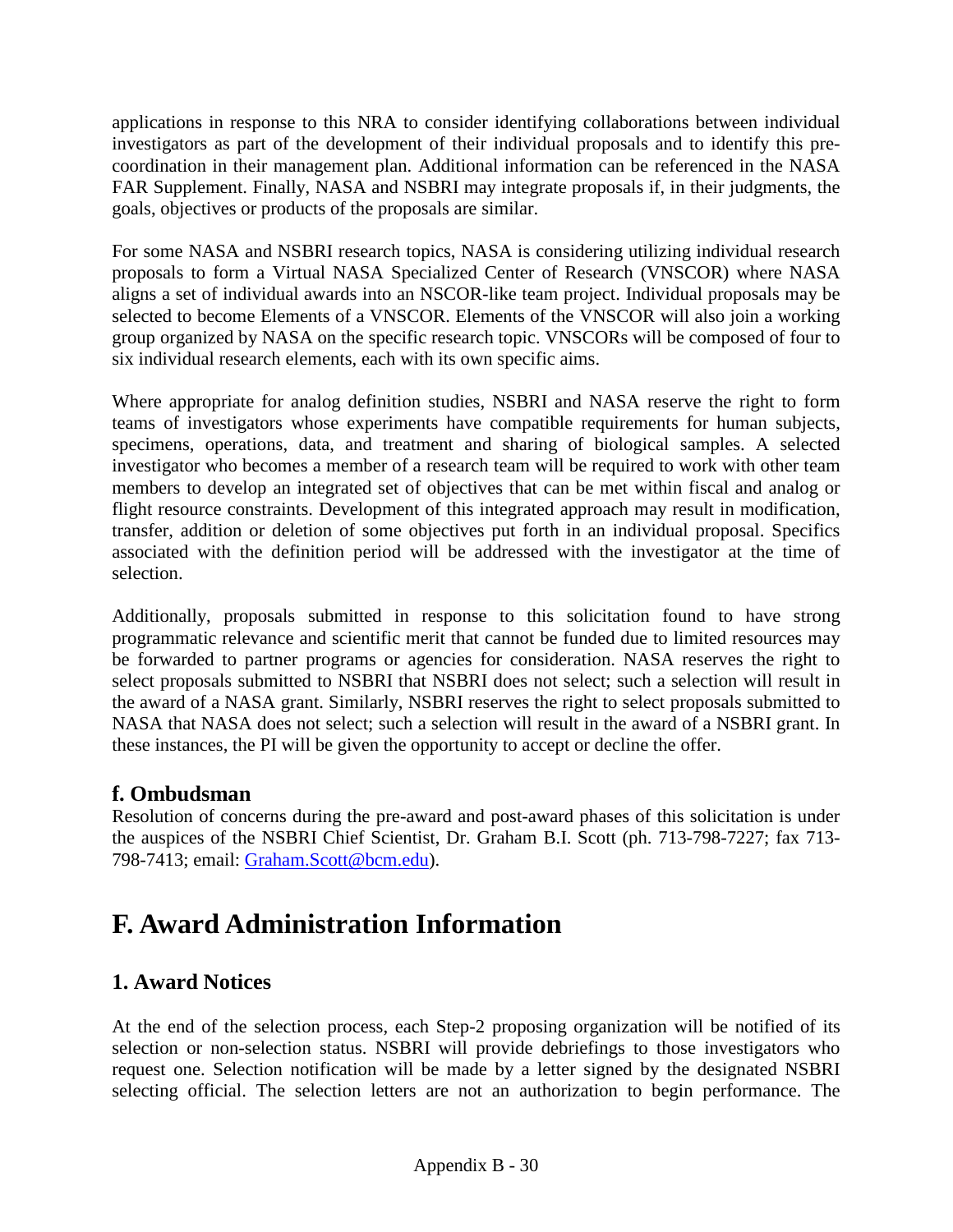selected organization's business office will be contacted by a representative of the NSBRI to negotiate an award. Any costs incurred by the investigator in anticipation of an award are at their own risk until contacted by NSBRI. NSBRI will determine the type of award instrument, request further business data, and negotiate the resultant action. NSBRI awards will be issued and funded by NSBRI. NSBRI reserves the right to offer selection of only a portion of a proposal. In these instances, the investigator will be given the opportunity to accept or decline the offer.

## **2. Administrative and National Policy Requirements**

All grant awards are subject to the provisions detailed in 2 CFR Parts 200 and 1800 (i.e., for higher education, hospital, and non-profit entities) and 14 CFR 1274 (i.e., for commercial firms).

## **3. Individual Researcher Reporting**

## **a. Intellectual Property Reporting**

Institutions awarded NSBRI funding must report each invention disclosure or patent application resulting from their NSBRI research grant to **both** NSBRI and NASA within 60 days of investigator disclosure to the home institution.

For NASA: Submit either a hard copy of Form 1679 (see [https://invention.nasa.gov/assets/downloads/nf1679.doc\)](https://invention.nasa.gov/assets/downloads/nf1679.doc) to NASA Innovative Partnerships Office, Mail Code AF2, 2101 NASA Parkway, Houston, TX 77058 OR submit online at [https://ntr.ndc.nasa.gov](https://ntr.ndc.nasa.gov/) . In the field designating contract number, please cite NCC 9-58.

For NSBRI: In addition to reporting on intellectual property on the annual project report, please also send copies of the institutional invention disclosure AND NASA Form 1679 or the summary from the online disclosure at [https://ntr.ndc.nasa.gov](https://ntr.ndc.nasa.gov/) via email to [info@nsbri.org.](mailto:info@nsbri.org)

### **b. Final Report**

A final report must be provided to the NSBRI at the end of the 12 month funding period, including a detailed listing of all peer-reviewed publications. The final report is a requirement for eligibility for future NASA/NSBRI solicitations as well as for the payment of final invoices. This report is due 60 days post the conclusion of the funding period.

A component of this final report will be used for the NASA Space Life & Physical Sciences Research & Applications Division Task Book [\(https://taskbook.nasaprs.com/Publication/welcome.cfm\)](https://taskbook.nasaprs.com/Publication/welcome.cfm). The Task Book includes descriptions of all peer-reviewed activities funded by the Human Exploration and Operations Mission Directorate (HEOMD). The Task Book is an invaluable source of information for NSBRI and NASA biological and biomedical researchers as well as the external scientific and technical communities. This information will consist primarily of:

- an abstract;
- a bibliographic list of publications;
- invention disclosures:
- a statement of progress, including a comparison with the originally proposed work schedule;
- results of periodic data reviews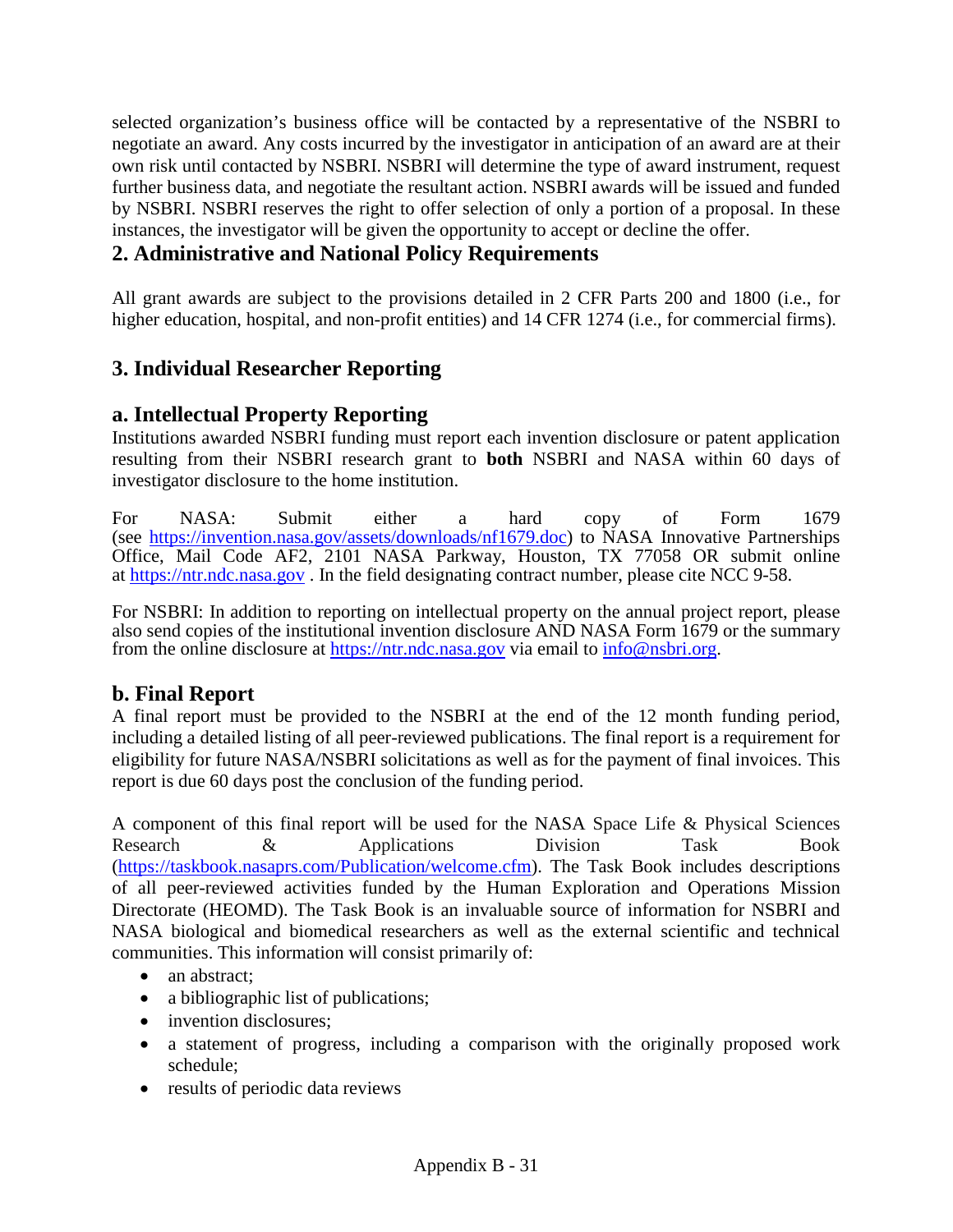The information in this final report will consist primarily of:

- statement of the specific objectives;
- significance of the work;
- background;
- overall progress during the performance period;
- narrative discussion of technical approaches including problems encountered;
- accomplishments related to approach; and
- an appendix with bibliography, copies of all publications and reports, and intellectual property disclosures. Any publications or other public materials containing data are particularly important to include in this section.

### **c. Publications**

For NSBRI-funded research, please clearly identify support received from the National Space Biomedical Research Institute in all publications, invention disclosures, copyrights and patents, using the following phrase: "This work is supported by the National Space Biomedical Research Institute through NCC 9-58."

For all funded projects, HRP requests but does not require that scientific manuscripts prepared under HRP or NSBRI support be sent to the office of the HRP Chief Scientist before submission for publication. This is to determine if there may be inadvertent release of identifiable crew information, to identify synergies between projects, and to track program status. It will not be used to otherwise control the content of such manuscripts.

## **4. Other Considerations**

#### **Required Travel**

The proposal must include travel costs for the following:

Annual Investigators' Workshop. All NASA and NSBRI Principal Investigators are required to attend the Annual Investigators' Workshop usually scheduled for February of each year in the vicinity of Houston, Texas.

In addition, NSBRI Principal Investigators will be expected to travel to Houston annually to NSBRI Headquarters and demonstration laboratories to exhibit their research.

#### **Optional Travel**

Visits to NASA Lyndon B. Johnson Space Center Presentation at a professional society meeting (highly desirable)

## **G. Submission Dates**

Solicitation Announcement Identifier: NRA NNJ15ZSA001N -NSBRI Step-1 Response Period: July 30, 2015 – September 4, 2015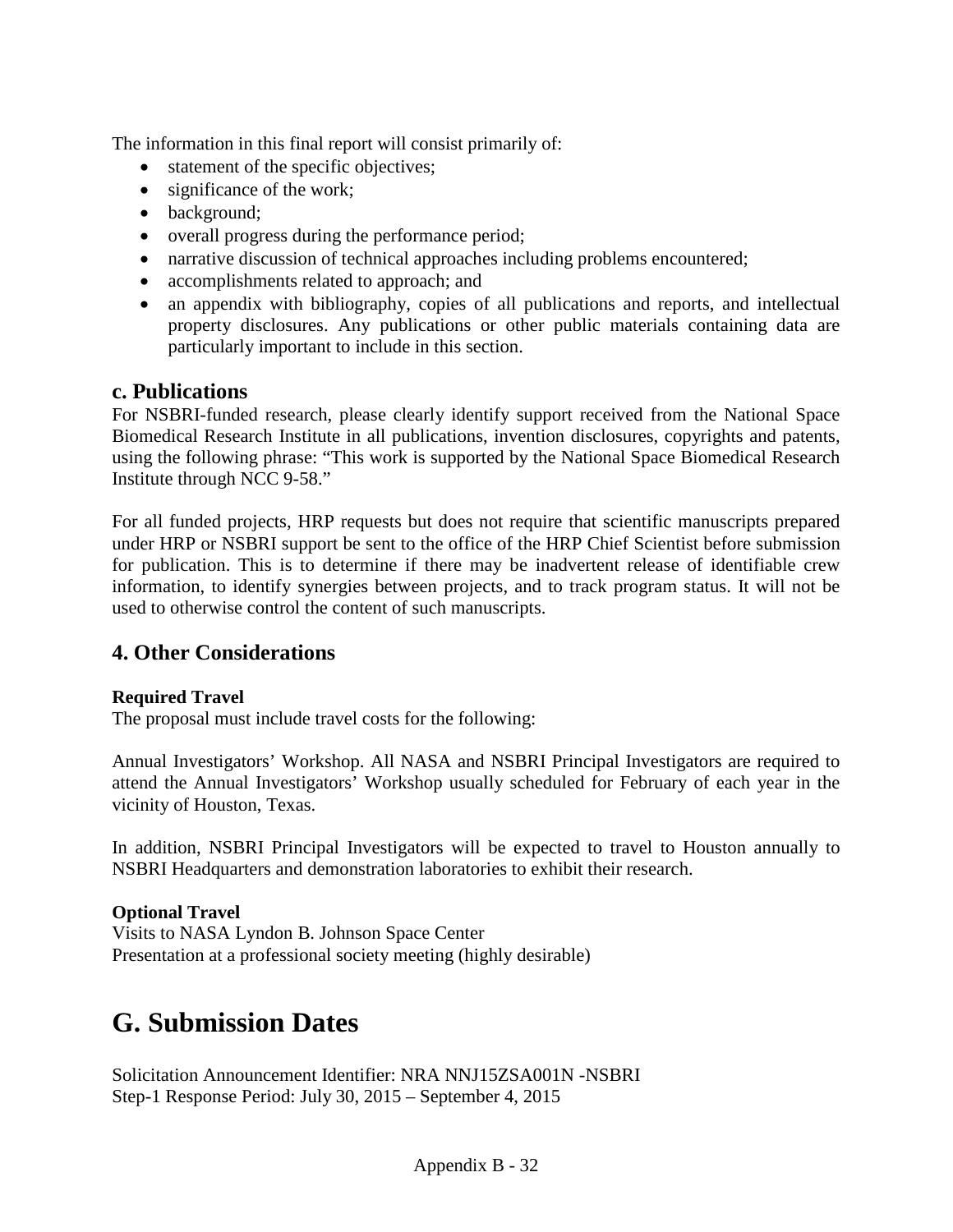Step-1 Proposals Due: September 4, 2015, 5 PM Eastern Time Step-1 Notification of Proposal Invitation Status: September 24, 2015 Step-2 Response Period: September 24, 2015 – November 23, 2015 Step-2 Proposals Due: November 23, 2015, 5 PM Eastern Time Estimated Step-2 Selection Announcement: April 2016

# **H. NSBRI Contacts**

Additional NSBRI Team and Research Emphases information is available from:

Graham B.I. Scott, Ph.D. Vice President, Chief Scientist & Institute Associate Director National Space Biomedical Research Institute Bioscience Research Collaborative 6500 Main St., Suite 910 Houston, TX 77030 Telephone: 713-798-7227 Fax: 713-798-7413 Email: [Graham.Scott@bcm.edu](mailto:Graham.Scott@bcm.edu)

Additional information on the proposal submission process is available from:

**NSPIRES** Telephone: 202-479-9376, Monday through Friday, 8 a.m. to 6 p.m. Eastern Time. Email: [nspires-help@nasaprs.com](mailto:nspires-help@nasaprs.com) **Frequently Asked Questions:** Available through the Proposal Online Help site at [http://nspires.nasaprs.com/external/help.do.](http://nspires.nasaprs.com/external/help.do) **Tutorials of NSPIRES:** Available at<http://nspires.nasaprs.com/tutorials/index.html>